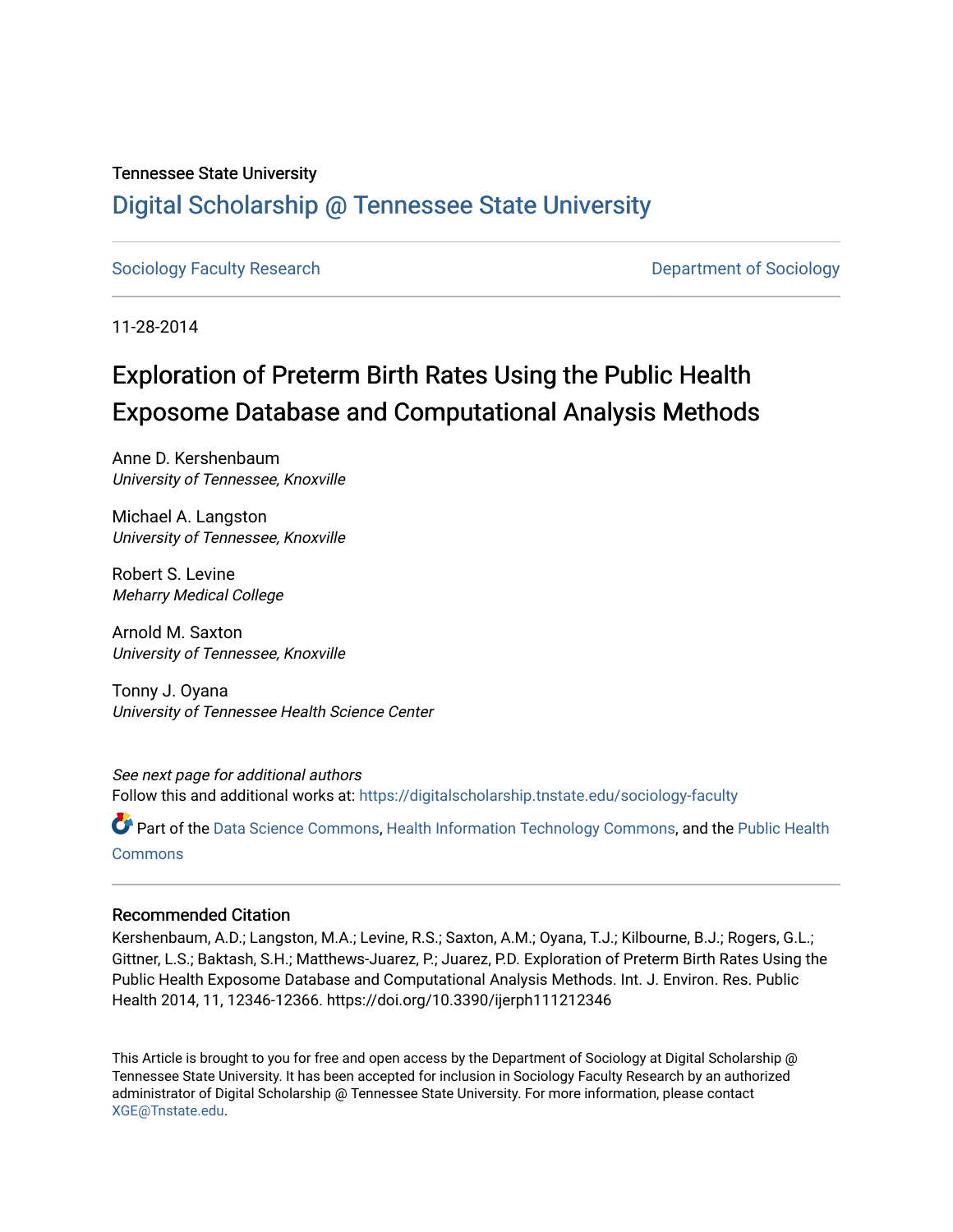## Authors

Anne D. Kershenbaum, Michael A. Langston, Robert S. Levine, Arnold M. Saxton, Tonny J. Oyana, Barbara J. Kilbourne, Gary L. Rogers, Lisaann S. Gittner, Suzanne H. Baktash, Patricia Matthews-Juarez, and Paul D. Juarez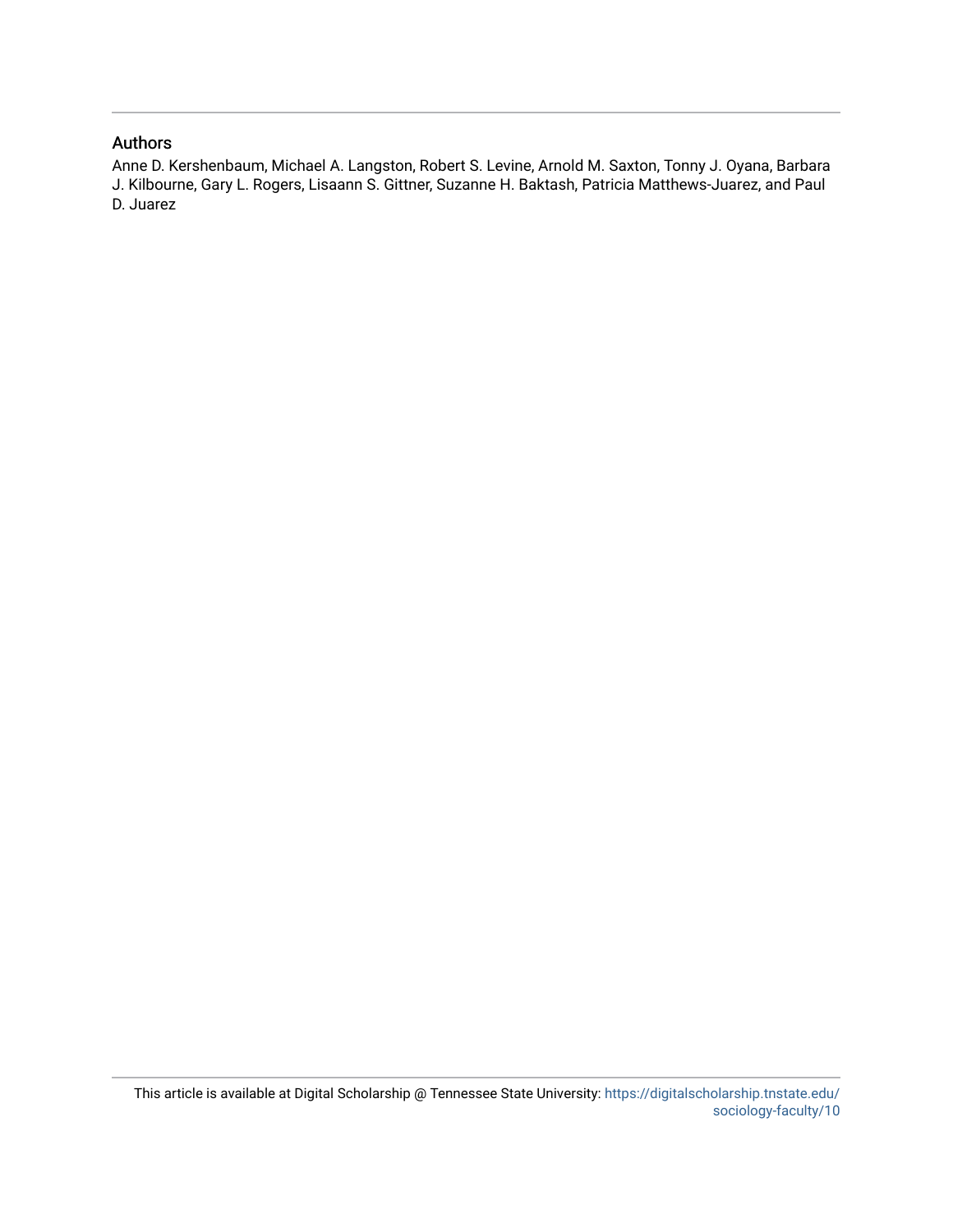*Int. J. Environ. Res. Public Health* **2014**, *11*, 12346-12366; doi:10.3390/ijerph111212346

**OPEN ACCESS**

International Journal of **Environmental Research and Public Health ISSN 1660-4601** www.mdpi.com/journal/ijerph

*Article*

# **Exploration of Preterm Birth Rates Using the Public Health Exposome Database and Computational Analysis Methods**

Anne D. Kershenbaum <sup>1,</sup>\*, Michael A. Langston <sup>2</sup>, Robert S. Levine <sup>3</sup>, Arnold M. Saxton <sup>4</sup>, **Tonny J. Oyana 5 , Barbara J. Kilbourne 3 , Gary L. Rogers 6 , Lisaann S. Gittner <sup>7</sup> , Suzanne H. Baktash <sup>2</sup> , Patricia Matthews-Juarez 5 and Paul D. Juarez <sup>5</sup>**

- 1 Department of Public Health, University of Tennessee, Knoxville, TN 37996, USA
- 2 Department of Electrical Engineering and Computer Science, University of Tennessee, Knoxville, TN 37996, USA; E-Mails: langston@eecs.utk.edu (M.A.L.); sbaktash@utk.edu (S.H.B.)
- 3 Department of Family and Community Medicine, Meharry Medical College, Nashville, TN 37208, USA; E-Mails: rlevine@mmc.edu (R.S.L.); bkilbourne@mmc.edu (B.J.K.)
- 4 Department of Animal Science, Institute of Agriculture, University of Tennessee, Knoxville, TN 37996, USA; E-Mail: asaxton@utk.edu
- 5 Research Center on Health Disparities, Equity, and the Exposome, University of Tennessee Health Science Center, Memphis, TN 38163, USA; E-Mails: toyana@uthsc.edu (T.J.O.); pmatthe3@uthsc.edu (P.M.-J.); pjuarez@uthsc.edu (P.D.J.)
- <sup>6</sup> National Institute for Computational Sciences, Oak Ridge National Laboratory, Oak Ridge, TN 37831, USA; E-Mail: grogers3@utk.edu
- 7 Department of Political Sciences, Texas Tech University, Lubbock, TX 79409, USA; E-Mail: lisa.gittner@ttu.edu
- **\*** Author to whom correspondence should be addressed; E-Mail: annekersh@gmail.com; Tel.: +1-44-757-829-2727.

External Editor: Paul B. Tchounwou

*Received: 8 October 2014; in revised form: 12 November 2014 / Accepted: 19 November 2014 / Published: 28 November 2014* 

**Abstract:** Recent advances in informatics technology has made it possible to integrate, manipulate, and analyze variables from a wide range of scientific disciplines allowing for the examination of complex social problems such as health disparities. This study used 589 county-level variables to identify and compare geographical variation of high and low preterm birth rates. Data were collected from a number of publically available sources,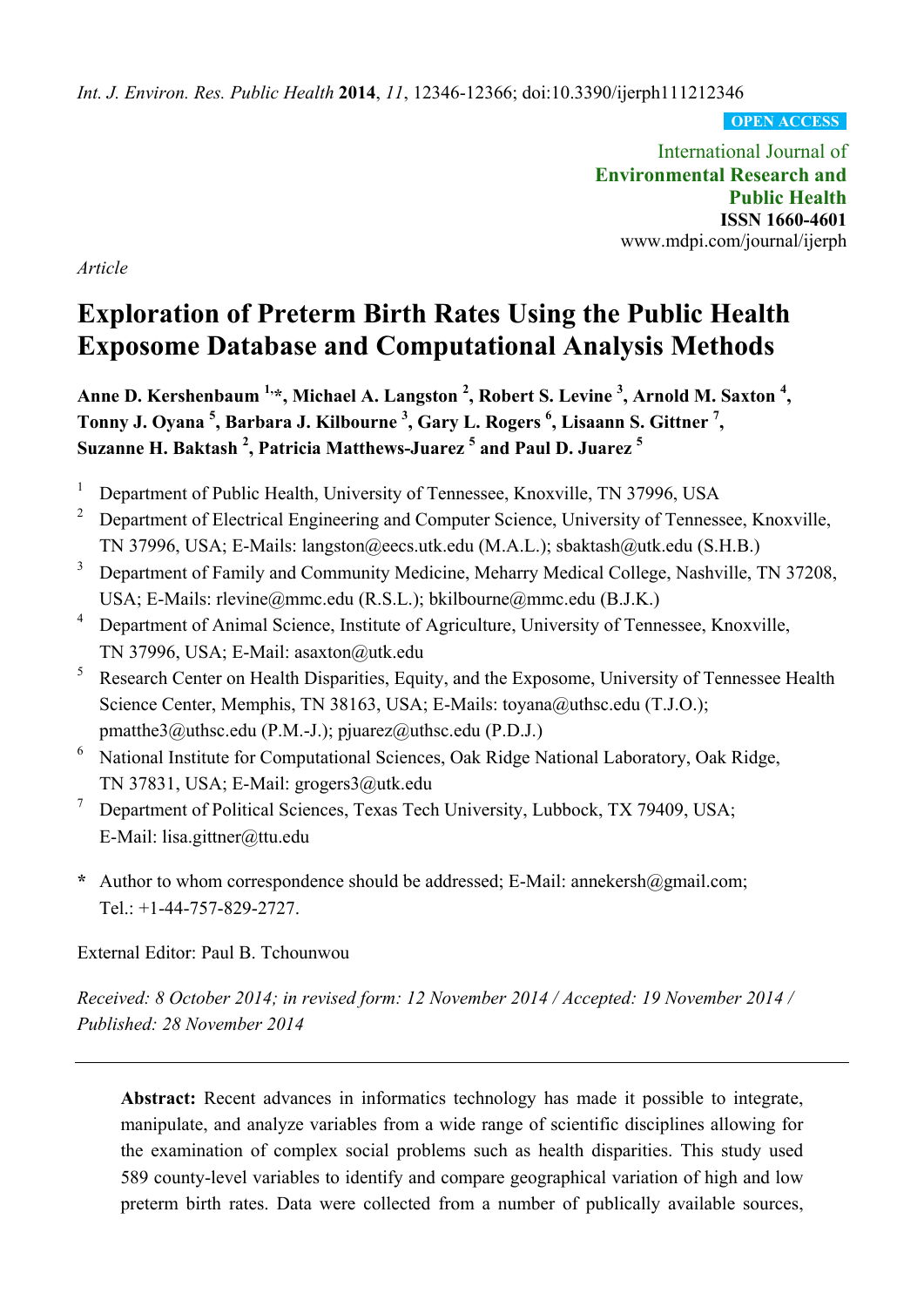bringing together natality outcomes with attributes of the natural, built, social, and policy environments. Singleton early premature county birth rate, in counties with population size over 100,000 persons provided the dependent variable. Graph theoretical techniques were used to identify a wide range of predictor variables from various domains, including black proportion, obesity and diabetes, sexually transmitted infection rates, mother's age, income, marriage rates, pollution and temperature among others. Dense subgraphs (paracliques) representing groups of highly correlated variables were resolved into latent factors, which were then used to build a regression model explaining prematurity  $(R-squared = 76.7\%)$ . Two lists of counties with large positive and large negative residuals, indicating unusual prematurity rates given their circumstances, may serve as a starting point for ways to intervene and reduce health disparities for preterm births.

**Keywords:** exposome; county rates; data reduction; health disparities; geographical variation; premature birth rates; preterm birth

## **1. Introduction**

US infant mortality rates (IMRs) are generally higher than European rates and preterm birth is often identified as one of the main explanations for the high US IMR [1]. Preterm birth rates are higher in non-Hispanic black women in the US than non-Hispanic white and Hispanic women (16.8, 10.5 and 11.7 percent respectively in 2011 for births prior to 37 weeks) [2]. In addition, non-Hispanic black IMR continues to be more than twice that of non-Hispanic white [3], despite recent reductions in both populations [4]. The underlying causes of the higher rate of preterm births in non-Hispanic blacks are not fully understood; the Center for Disease Control (CDC) states, "Preventing preterm birth remains a challenge because the causes of preterm births are numerous, complex, and poorly understood" [5].

Black/white racial disparities in preterm birth rates have been found to be associated with a range of social and economic deprivation factors [6] including poverty, disability and low education levels. Preterm birth rates are high even among highly educated black women [7], however, and have remained higher than the white population over generations [8]. Other risk factors which have been associated with black/white preterm birth rate disparities include exposure to fine particulate matter [9], sexually transmitted infections, nutritional status, access to medical care, stress, and intergenerational effects [10].

Geographical variation in black/white, preterm birth disparities may provide insight into possible preventive interventions to reduce disparities between different communities. Some of the variation is explained by known risk factors, but some of the variation might reflect unidentified differences in modifiable risk factors that have implications for reducing rates. Typically investigators aim to validate a preconceived hypothesis, and data collection is limited to a handful of relevant variables. Prompted by progress in measurement of the effect of environmental exposures on health, however, there has been a call to measure more fully the complex relationships between exogenous and endogenous exposures and their effects on personal health across the lifespan [11] leading to population level disparities at a community level. Juarez *et al*. [12] have structured a longitudinal information system to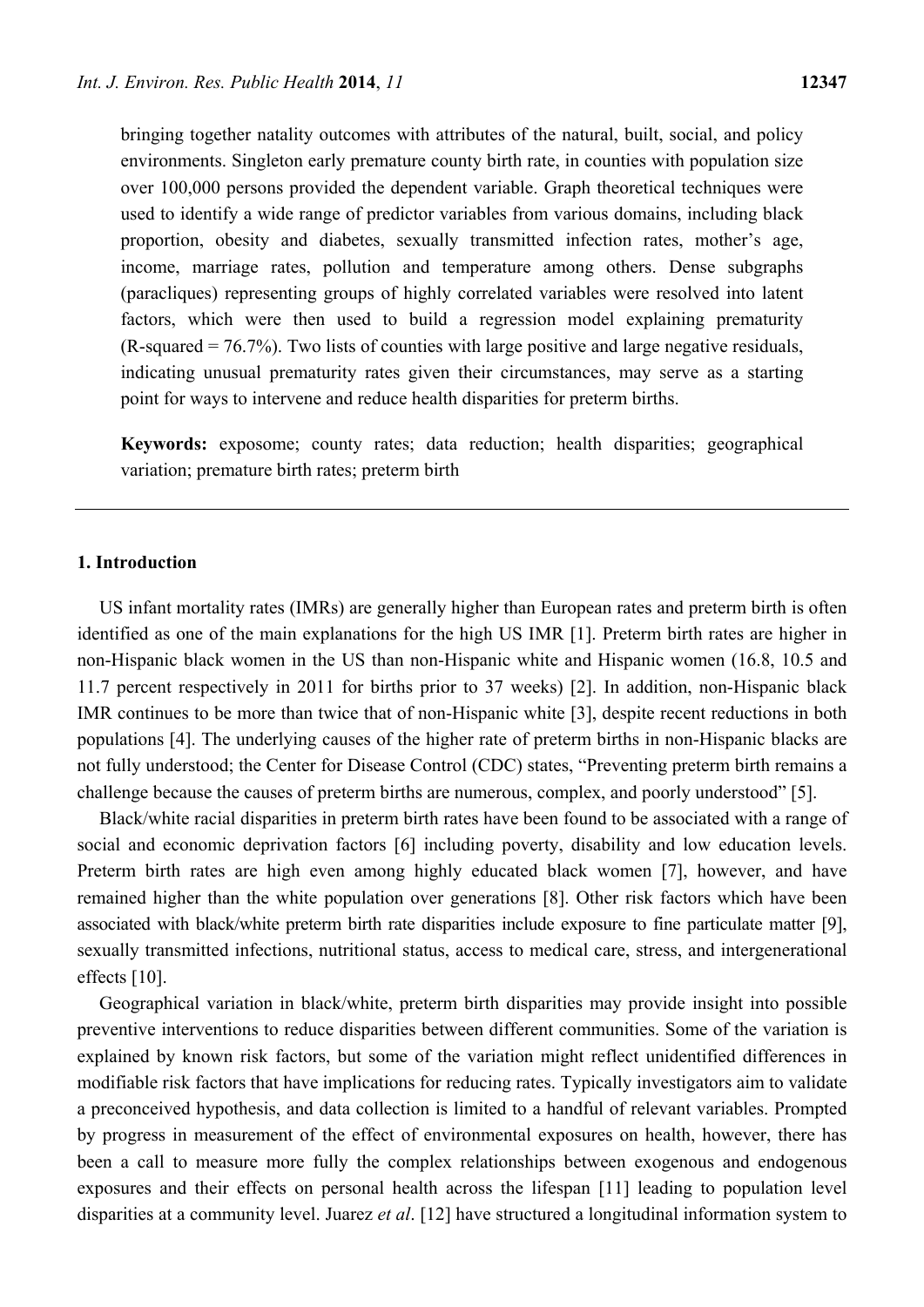assess the relationships between health outcomes and social-ecological exposure across the physical, built, social and policy environments (see [13], for a detailed description of the public health exposome conceptual model). The concept of the public health exposome implies measurement of complete exposure pathways ranging from environmental toxins to aggregate-level social-ecological factors on human bio-psycho-social systems, and in its complete form is a daunting task. However, with recent advances in informatics and large and longitudinal, publically available electronic data sets, researchers now have unprecedented access to measures describing the effects of a wide range of environmental and social influences on social problems with complex etiologies such as health disparities. In addition to allowing a more complete measurement of exposures, the public health exposome data repository provides opportunities to use data driven methodologies, allowing the data itself to identify predictors of health outcomes, without the need for preconceived hypotheses. Data driven outcomes can be validated with traditional inferential statistics or used to generate and test new hypotheses.

The aims of this study are to investigate the variation in early preterm birth rates across counties, identify social-ecological and environmental factors which account for this variation, and identify counties with unusually high and low preterm birth rates that can be investigated in greater detail to explain disparate outcomes. Using a county-level dataset with roughly 600 variables, we employed computational analysis in order to group highly correlated variables into dense, noise-resilient clusters [14] known as paracliques [15]. This approach allowed inclusion of a large number of different and highly divergent population level variables, reducing the number of variables under review through graph theoretical techniques, which permitted us to apply traditional and otherwise unscalable statistical analysis techniques.

#### **2. Materials and Methods**

This study applied a data driven approach, taking the example of preterm birth as the outcome of interest. Graph theory and combinatorial analysis, plus spatial and traditional statistical methods were applied. These allowed analysis of these large data sets to provide insights for improving population health. Aggregate, county-level, population health and environmental measures were employed.

## *2.1. Definitions*

County prematurity percentage is calculated as the number of singleton births at gestational ages 24–33 weeks, divided by the number of singleton births of gestational age greater or equal to 24 weeks, in each county. Births weeks 34–36 are also traditionally considered preterm but in this study these births were not included in the numerator to increase the ability to differentiate between normal and abnormal.

#### *2.2. Data Sources*

County prematurity percentage was derived from the CDC public Wide-ranging ONline Data for Epidemiologic Research (WONDER) internet site [16] which is based on natality file data. The source of the natality files is the birth certificate of all recorded live births. Data were downloaded in two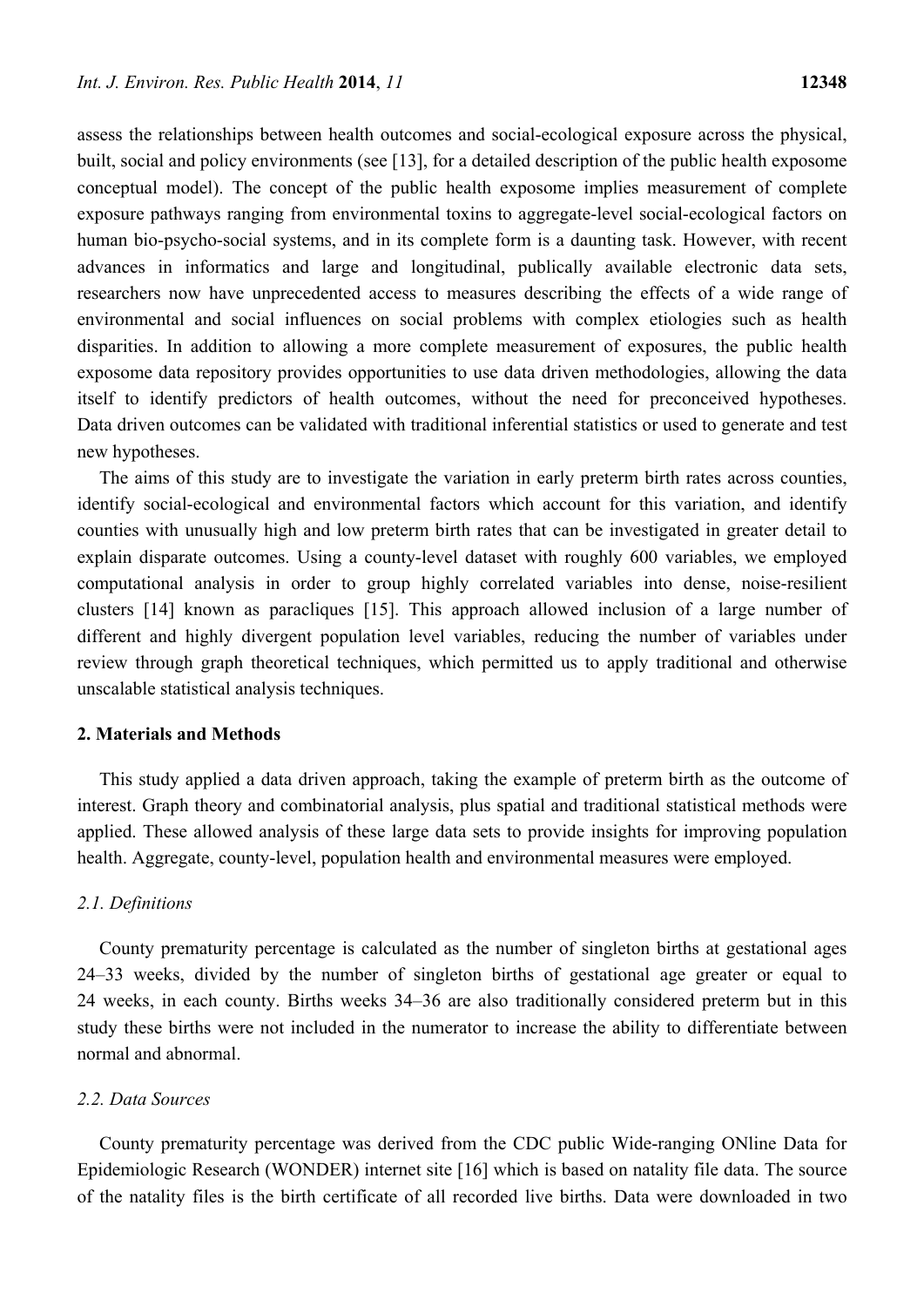separate time-periods: years 2003–2006 and 2007–2011. An annual average rate for the period 2003–2011 was derived to increase the county-level birth sample and to provide a more stable county value. County numbers of singleton births of gestational age 24–33 (the numerator) and county singleton births of gestational age greater or equal to 24 weeks (the denominator) were downloaded to calculate the county prematurity percentage. Births before gestational age 24 weeks were not included in the numerator or denominator due to concerns over variation in reporting of number of live births at this extremely preterm gestational age. All races were included. Only counties with greater than 100,000 persons are geographically identified in the publically-available CDC data source giving 524 counties that could be linked by county code to other data sources. Counties with less than 100,000 persons were identified by state only, and were not included in this study. 77.4% of all singleton births of gestational age greater or equal to 24 weeks were included in the geographically identified counties.

Data for the county explanatory variables were derived from a number of sources. The US 2004 national natality file (excluding non-singleton births, non-US residents and births before 24 weeks or unknown gestation) provided by the CDC [17] was used to derive county total and race-specific county mean of mother's age, and proportion of mothers who are married. Similarly, total and race-specific county mean birth weights were calculated using births between 37–41 weeks. The US 2002 national natality file [18] (with the same exclusions as the 2004 file) provided county proportion of mothers who started prenatal care after 3 months or did not receive prenatal care, proportion of mothers who smoke and proportion with number of years of education over 15 years. The 2004 file was selected as the most recent file with county geographical identifiers. Variables that were missing information due to a 2003 revision of the birth certificate were taken from the 2002 file. For both the 2002 and 2004 natality files, county measures were not included when the denominator was less than 30 births. Another 556 explanatory variables were derived from the Meharry public health exposome database, providing county level exposure measures of the natural, built, social and policy environments, including health care provision, among others. Measures of average fine particulate matter air pollution were collected from the CDC Wonder site [19]; data for the prevalence of diabetes, obesity, and diabetes were obtained from CDC Interactive Atlases [20]; data concerning health services and additional socio-economic indicators were from the Area Resource File [21]; county level estimates of black residential isolation were obtained from the publicly available web site of the Arizona State University GeoDa Center [22]; and measures of socio-economic characteristics of a county were collected from the 2000 and 2010 United States Census of Population as compiled by GeoLytics, Inc. (East Brunswick, NJ, USA). GeoLytics produces estimates based on US Census Bureau data and limited population estimates. Additionally, county measures of sexually transmitted infection (STI) levels were obtained from CDC Interactive Atlases [23] and HIV and drug related mortality rates from CDC Wonder [24]. Three variables (two representing black population proportion and one representing number of hot days) were log transformed to correct normality (Shapiro-Wilk's  $\leq$  0.8). The prematurity percentage data was linked by county to the Meharry public health exposome database, leaving 520 counties for analysis.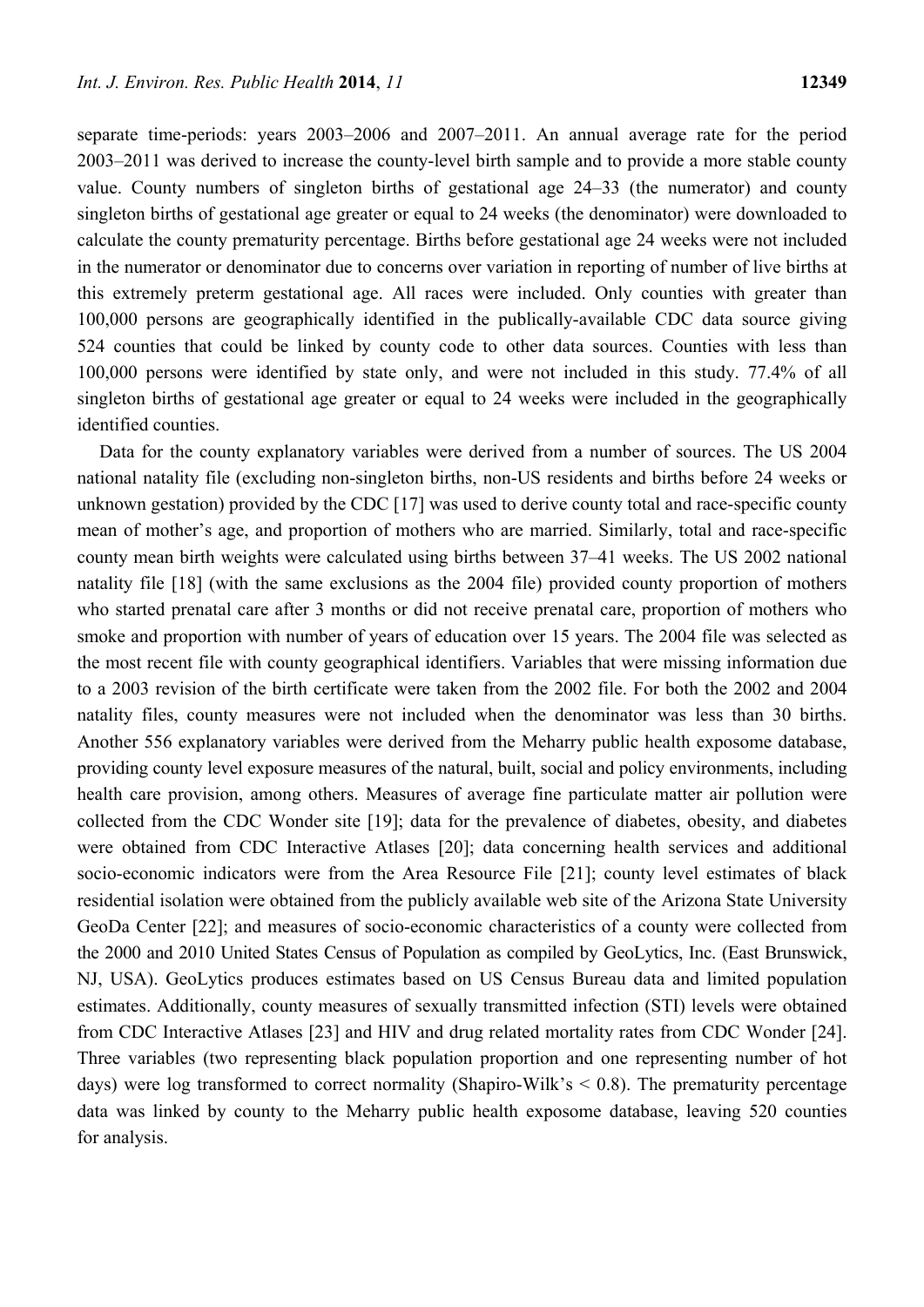# *2.3. Analysis*

A first goal was to assign variables to subsets, so that variables within a subset possess some quantifiable measure of similarity. Foundational to our approach was the use of graph theoretical algorithms and clique-centric tools, which have been shown to outperform conventional clustering methods in numerous applications. See, for example, [14]. It is noteworthy that, unlike with most traditional clustering methods, cliques need not be disjoint. A vertex may lie in more than one clique, just as a variable may be involved in more than one latent factor. Moreover, the usual clustering goal is to maximize edge density. Observe that a cluster's density is maximized with clique by definition. We recognized, of course, that data is seldom complete or perfect, and so we relaxed clique's stringency slightly with the use of the paraclique algorithm, first pioneered in [15], to account for noise. For more information on this approach in the context of health disparities, see [25]. Thus, we began by extracting paracliques, then applying factor isolation using the paracliques most highly correlated to the outcome, next performing backward stepwise regression using the extracted factors as independent variables, and finally analyzing residuals. Variables were denoted by nodes, and edges were weighted with Pearson correlation coefficients. Absolute thresholding at 0.61 was performed using spectral methods [26]. Our focus was thereby reduced from the entire parameter space to tightly connected subsets (clusters) of explanatory variables. Paracliques with median correlation to the prematurity outcome variable of at least 0.38 were retained for further processing. Exploratory factor analysis was then applied to each paraclique, iterating until all factor variables had correlation to the factor of at least 0.45. Oblique rotation, allowing correlation between factors (promax), was employed [27]. The number of factors to be retained was guided by the SAS system (proc factor), using the default proportion criteria, where 100% of the common variance is accounted for by the retained factors [28]. Two variables were excluded before factor extraction: one represented black Protestant rates of adherence, which had missing values for counties with low black proportion, and average life expectancy, which would have resulted in a combination of outcome and non-outcome variables. Factors comprised only of outcome variables were not included in further analysis. The extracted factors were entered into a regression model excluding four factors due to missing values in more than 10% of county values; Race/STI, Mother's Education, Education Black and Income, Married, Age Black (Table 1). We ran Anselin's Local Moran's I statistics to determine whether the dependent variable was spatially clustered. Upon confirmation of the existence of spatial clustering in prematurity level, spatial autocorrelation was considered at all steps. Longitude and latitude county values were converted to miles accounting for the sphericity of the earth (cartesian projection). Spatial random effects in multiple linear regressions were accounted for using a spherical spatial model, with the prematurity percentage (logit transformed for normality) as the dependent variable, and the extracted factors as independent variables. The range value for model residuals was estimated using the variogram model, but we let the mixed model fit the sill and nugget values. The independent variables in the model were eliminated using backward sequential selection based on *p*-values. Using maximum likelihood as the criterion of fit [29] an R-squared value was calculated.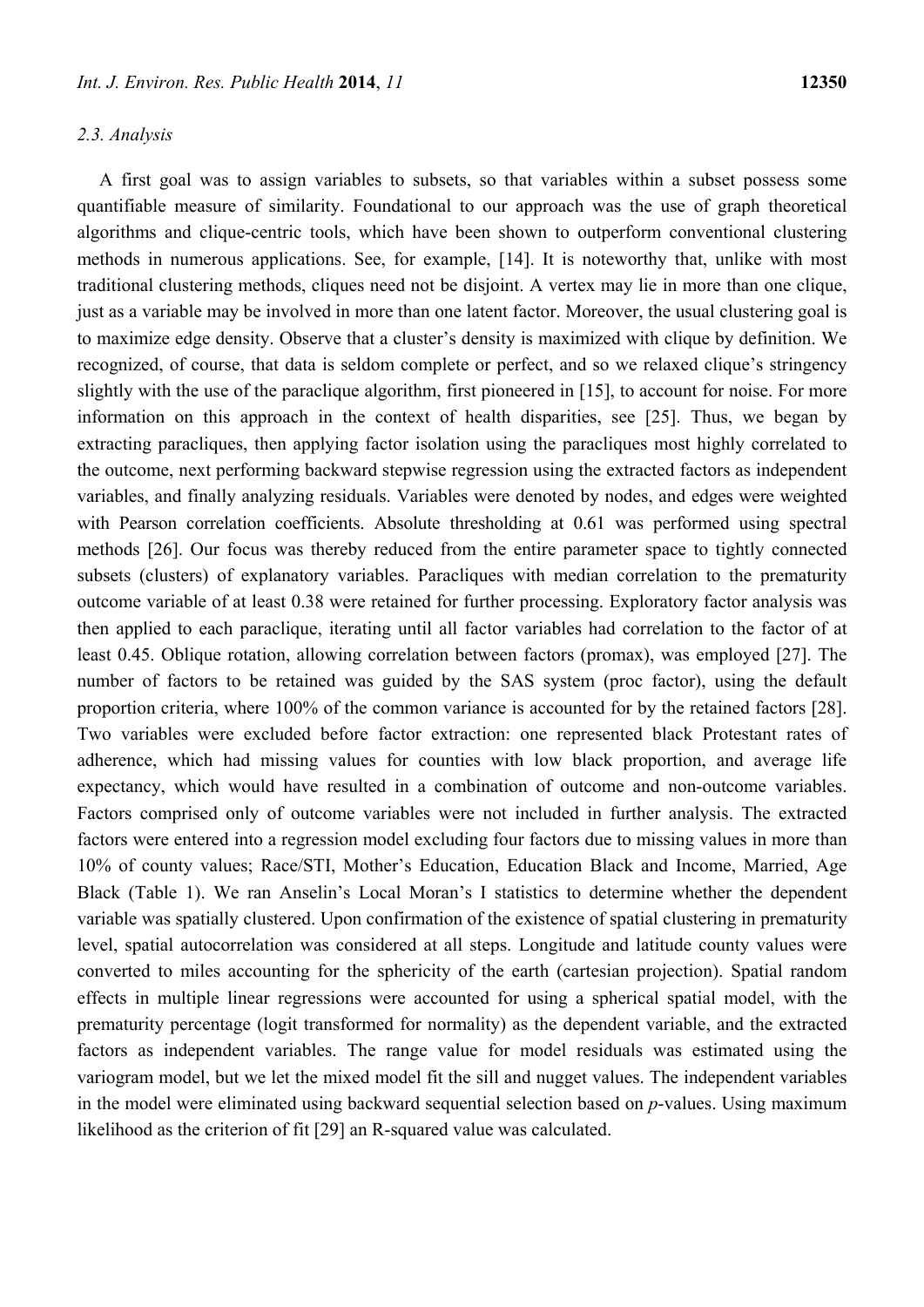Table 1. Paracliques with median pairwise correlation > 0.38 to prematurity and factors extracted from these paracliques (two paracliques made up of outcome variables alone are not shown).

| Paraclique | <b>Variables</b>                                                 | <b>Extracted Factors</b>     | <b>Pearson Correlation of Factor</b><br>to Logit Prematurity | $\mathbf N$ |
|------------|------------------------------------------------------------------|------------------------------|--------------------------------------------------------------|-------------|
| 1.         | Log (percent black/African Am pop, 2000)                         | Black population proportion  | 0.686                                                        | 520         |
|            | Black isolation index, 2000                                      |                              |                                                              |             |
|            | Log (% Black, 2008)                                              |                              |                                                              |             |
|            | Rate gonorrhea, 2011                                             | <b>STI</b>                   | 0.710                                                        | 520         |
|            | Rate chlamydia, 2011                                             |                              |                                                              |             |
|            | Black Protestant-rates of adherence per 1,000 population, (2010) | Excluded (missing values)    |                                                              |             |
|            | Low birth weight (<2500 gram)                                    | Excluded (outcome variables) |                                                              |             |
|            | Very low birth weight $(\leq 1500 \text{ gram})$                 |                              |                                                              |             |
|            | Premature birth; singleton births 24–33 weeks/singleton          |                              |                                                              |             |
|            | births $\geq$ 24 weeks                                           |                              |                                                              |             |
| 2.         | Births to unmarried women                                        | Married mother               | $-0.749$                                                     | 520         |
|            | % married mothers                                                |                              |                                                              |             |
|            | Percent Medicaid eligible female, 2004                           | Medicaid                     | 0.428                                                        | 520         |
|            | Medicaid eligible total, 2004                                    |                              |                                                              |             |
|            | Percent Medicaid eligible male, 2004                             | Medicaid males               | 0.465                                                        | 520         |
|            | Percent food stamp/SNAP * recipients, 2005                       | Poverty and teen birth       | 0.671                                                        | 520         |
|            | Poverty rate, 2008                                               |                              |                                                              |             |
|            | Child poverty rate, 2008                                         |                              |                                                              |             |
|            | Median household income                                          |                              |                                                              |             |
|            | Births to women under 18                                         |                              |                                                              |             |
|            | SNAP *authorized stores/ 1000 pop, 2008                          | Not included (below          |                                                              |             |
|            | Free lunch %, 2008                                               | threshold for factors)       |                                                              |             |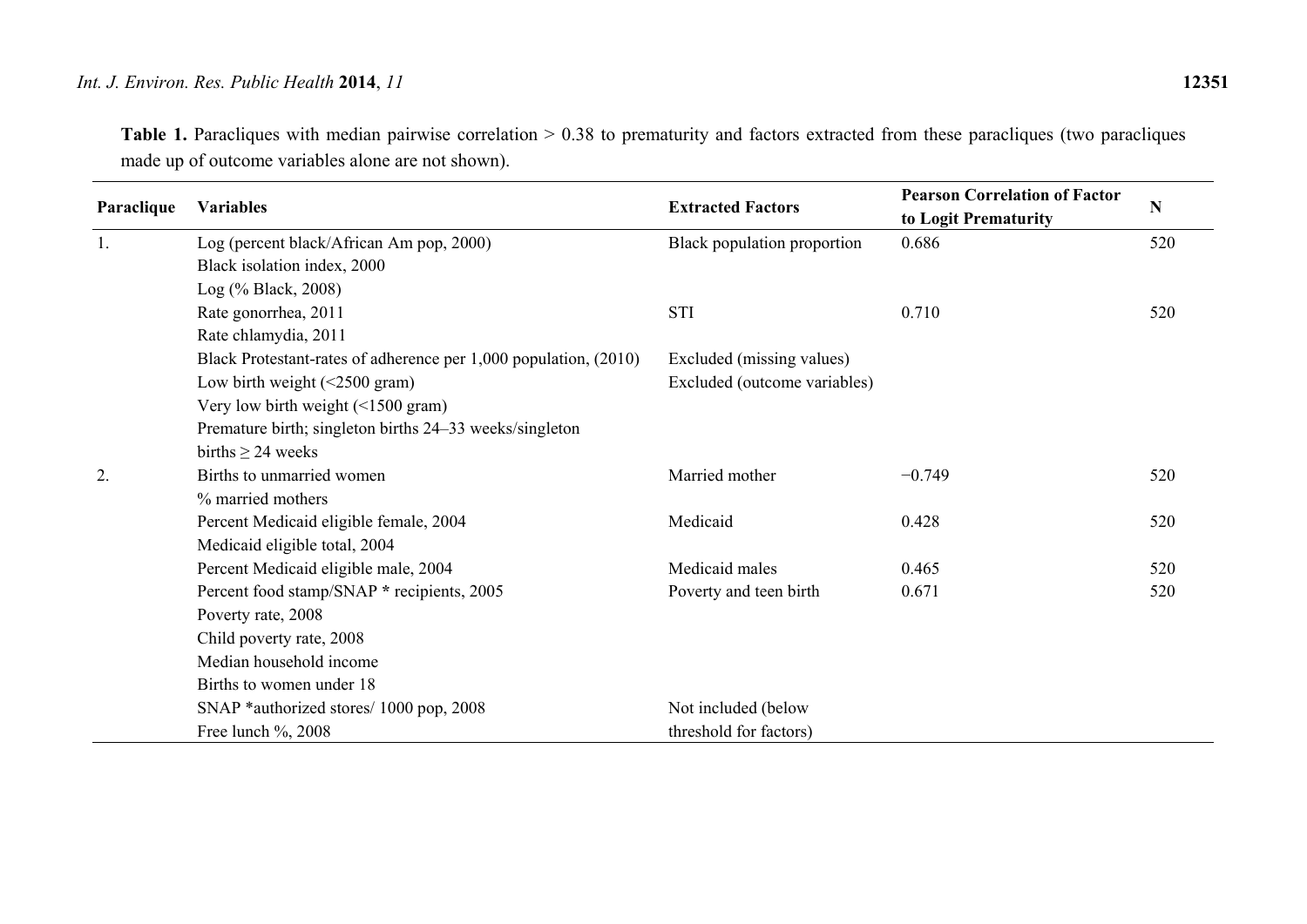|  | Table 1. Cont. |
|--|----------------|
|  |                |

| Paraclique | <b>Variables</b>                                              | <b>Extracted Factors</b> | <b>Pearson Correlation of Factor</b><br>to Logit Prematurity | N   |
|------------|---------------------------------------------------------------|--------------------------|--------------------------------------------------------------|-----|
| 3.         | Percent white population, 2000                                | Race/STI                 | 0.468                                                        | 439 |
|            | Rate HIV mortality                                            |                          |                                                              |     |
|            | Rate HIV prevalence                                           |                          |                                                              |     |
|            | Rate syphilis                                                 |                          |                                                              |     |
| 4.         | Number of days with maximum temperatures $\geq 90$ degrees    | Temperature/Divorce      | 0.433                                                        | 512 |
|            | Farenheit                                                     |                          |                                                              |     |
|            | Daily maximum temperature 1999-2009                           |                          |                                                              |     |
|            | Divorced rate                                                 |                          |                                                              |     |
|            | Average minimum daily temperature                             | Temperature/Land         | 0.441                                                        | 520 |
|            | Average nightly land surface temperature                      |                          |                                                              |     |
|            | Average daily land surface temperature                        | Sunlight                 | 0.219                                                        | 520 |
|            | Average direct solar radiation in kilojoules per square meter |                          |                                                              |     |
|            | Percent less than 65 no health insurance                      | No Health Insurance      | 0.203                                                        | 520 |
|            | Percent females less than 65 no health insurance              |                          |                                                              |     |
| 5.         | Adult diabetes rate                                           | Diabetes/Obesity         | 0.603                                                        | 520 |
|            | Age-adjusted rates of leisure-time physical inactivity, 2009  |                          |                                                              |     |
|            | Adult obesity rate                                            |                          |                                                              |     |
|            | Age adjusted obesity rates, 2009                              |                          |                                                              |     |
|            | Average life expectancy                                       | Excluded (outcome)       |                                                              |     |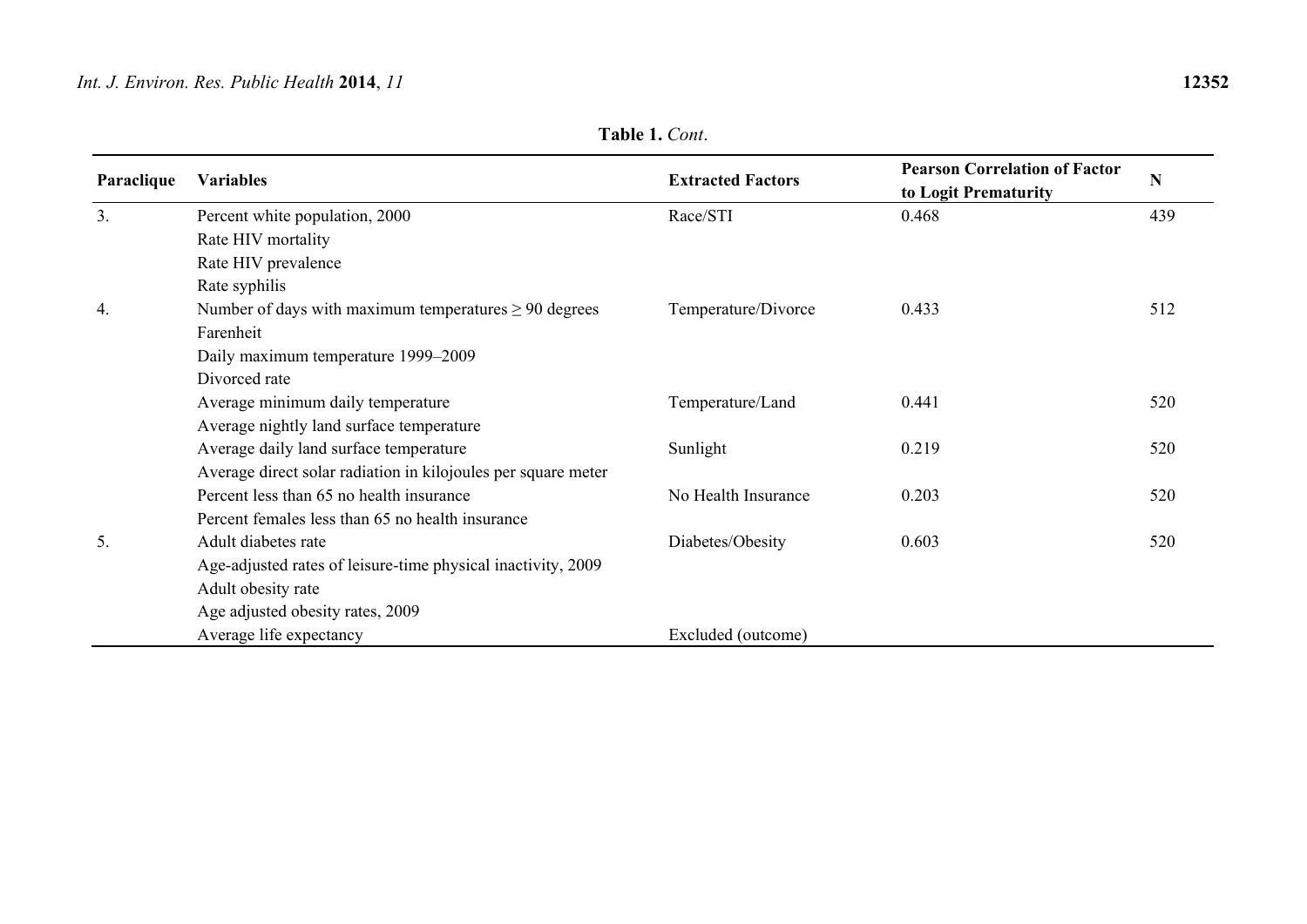| Table 1. Cont. |
|----------------|
|----------------|

| Paraclique | <b>Variables</b>                                                             | <b>Extracted Factors</b>      | <b>Pearson Correlation of Factor</b><br>to Logit Prematurity | ${\bf N}$ |
|------------|------------------------------------------------------------------------------|-------------------------------|--------------------------------------------------------------|-----------|
| 6.         | Rate of hospital admissions, 2005                                            | Hospital Admissions           | 0.465                                                        | 520       |
|            | Rate of short term general hospital admissions, 2005                         |                               |                                                              |           |
|            | Rate of short term community hospital admissions, 2005                       |                               |                                                              |           |
|            | Rate of medical/surgical intensive care beds, 2006                           | Hospital Beds1                | 0.427                                                        | 520       |
|            | Rate of operating rooms, 2005                                                |                               |                                                              |           |
|            | Rate of licensed beds short term hospital, 2005                              |                               |                                                              |           |
|            | Rate of licensed beds total hospital, 2005                                   |                               |                                                              |           |
|            | Rate medical/surgical adult beds                                             |                               |                                                              |           |
|            | Rate of hospital beds, 2005                                                  | Hospital Beds2                | 0.467                                                        | 520       |
|            | Rate of short term general hospital beds, 2005                               |                               |                                                              |           |
|            | Rate of total inpatient beds                                                 |                               |                                                              |           |
|            | Rate surgical operations inpatient                                           | <b>Surgical Operations</b>    | 0.357                                                        | 520       |
|            | Rate surgical operations total                                               |                               |                                                              |           |
|            | Rate hospital beds                                                           | Hospital Beds3                | 0.416                                                        | 520       |
|            | Rate of short term community hospital. beds, 2005                            | Not included (below threshold |                                                              |           |
|            |                                                                              | for factors)                  |                                                              |           |
| 7.         | Average daily maximum heat index                                             | Heat Index                    | 0.492                                                        | 511       |
|            | Daily maximum heat index 1999-2009                                           |                               |                                                              |           |
|            | Log (number of days with maximum                                             |                               |                                                              |           |
|            | temperatures $\geq 100$ degrees Farenheit)                                   |                               |                                                              |           |
|            | Index combining average fine particulate matter with average daily Pollution |                               | 0.528                                                        | 512       |
|            | maximum temperature.                                                         |                               |                                                              |           |
|            | Normalized average fine particulate matter (2003-2008) plus                  |                               |                                                              |           |
|            | average daily maximum heat index 1999-2009                                   |                               |                                                              |           |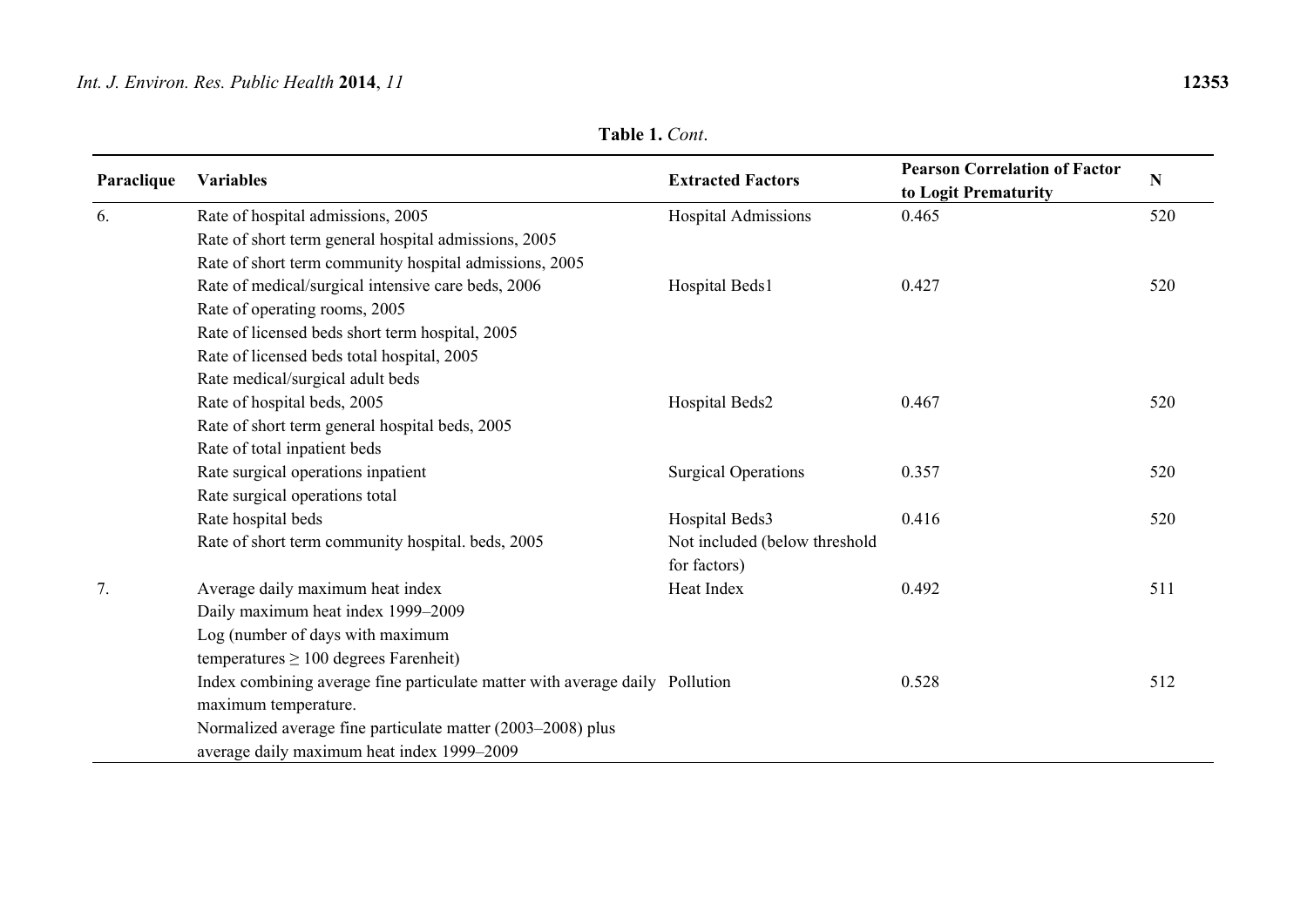## **Table 1.** *Cont*.

| Paraclique | <b>Variables</b>                                              | <b>Extracted Factors</b>   | <b>Pearson Correlation of Factor</b><br>to Logit Prematurity | N   |
|------------|---------------------------------------------------------------|----------------------------|--------------------------------------------------------------|-----|
| 8.         | Per capita income, 2005                                       | Income/Private Practice    | $-0.360$                                                     | 520 |
|            | Rate dentists private practice, 2007                          |                            |                                                              |     |
|            | Births to women over 40                                       | Mother's Age               | $-0.563$                                                     | 520 |
|            | Mean mother age                                               |                            |                                                              |     |
|            | Percent mother's education $> 15$ years                       | Mother's Education         | $-0.529$                                                     | 453 |
| 9.         | Median household income, white                                | Medicare Disabled/Income   | 0.411                                                        | 520 |
|            | Percent Medicare enrollment disabled hospital insurance, 2005 |                            |                                                              |     |
|            | Percent Medicare enrollment disabled, 2005                    |                            |                                                              |     |
|            | Percent Medicare enrollment disabled                          |                            |                                                              |     |
|            | supplementary medical insurance, 2005                         |                            |                                                              |     |
|            | Less than high school white female %, 2010                    | Low Education White        | 0.451                                                        | 520 |
|            | White low education $\%$ , 2000                               |                            |                                                              |     |
| 10.        | College black female %, 2010                                  | <b>Education Black</b>     | $-0.491$                                                     | 387 |
|            | College black male %, 2010h                                   |                            |                                                              |     |
|            | Black high education %, 2000                                  |                            |                                                              |     |
|            | Percent mothers education > 15 years, black                   |                            |                                                              |     |
|            | Mean mother age, black                                        | Income, Married, Age Black | $-0.563$                                                     | 443 |
|            | Median household income, 2000, black                          |                            |                                                              |     |
|            | Per capita income 2010, black                                 |                            |                                                              |     |
|            | Married mothers, black                                        |                            |                                                              |     |
| 11.        | GINI inequality index, 2000                                   | Income Inequality          | 0.431                                                        | 520 |
|            | Theil inequality index, 1990                                  |                            |                                                              |     |
|            | Gini index, 2010                                              |                            |                                                              |     |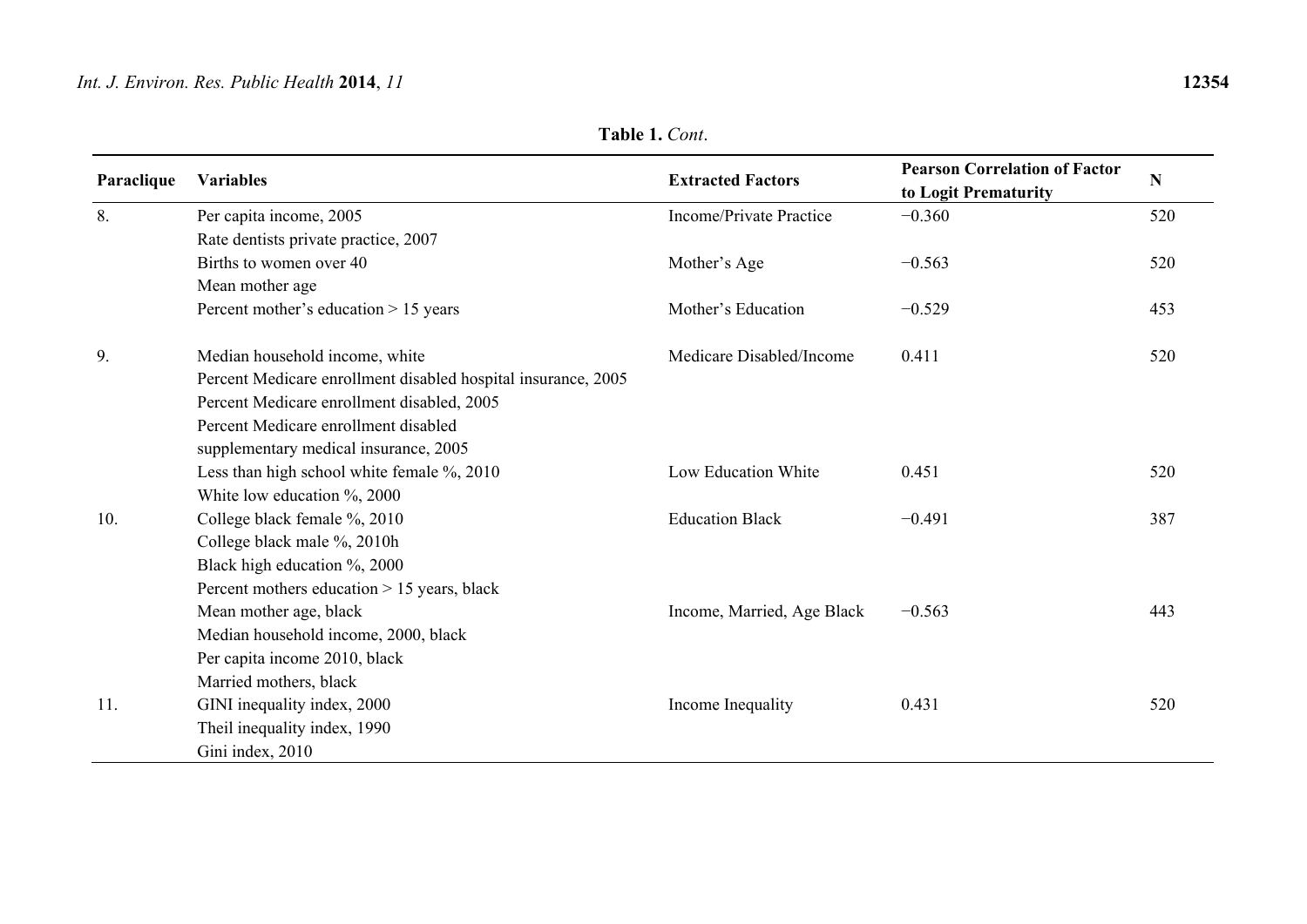| Paraclique | <b>Variables</b>                               | <b>Extracted Factors</b>      | <b>Pearson Correlation of Factor</b><br>to Logit Prematurity | N   |
|------------|------------------------------------------------|-------------------------------|--------------------------------------------------------------|-----|
| 12.        | Black low education $\%$ , 2000                | Low Education, Black1         | 0.410                                                        | 520 |
|            | Black male low education %, 2000               |                               |                                                              |     |
|            | Black female low education %, 2000             | Low Education, Female Black2  | 0.471                                                        | 520 |
|            | Less than high school black male %, 2010       | Not included (below threshold |                                                              |     |
|            |                                                | for factors)                  |                                                              |     |
| 13.        | Median age black/African American female, 2000 | Aged Black                    | 0.443                                                        | 520 |
|            | Percent African American females 65+, 2000     |                               |                                                              |     |
|            | Percent African American males 65+, 2000       |                               |                                                              |     |
| 14.        | Separated/widow/divorced white %, 2010         | Separated White1              | 0.404                                                        | 520 |
|            | Separated/widow/divorced white female %, 2010  |                               |                                                              |     |
|            | Separated/widow/divorced white male%, 2010     | Separated White2              | 0.312                                                        | 520 |
|            | Percent divorced females                       |                               |                                                              |     |
| 15.        | Teen birth rate                                | Religion/Teenbirth/Stores     | 0.510                                                        | 520 |
|            | Convenience stores with gas/ 1000 pop, 2008    |                               |                                                              |     |
|            | Evangelical Protestant rates of                |                               |                                                              |     |
|            | adherence per $1,000$ population, $(2010)$     |                               |                                                              |     |

**Table 1.** *Cont*.

**\*** SNAP Supplemental Nutrition Assistance Program.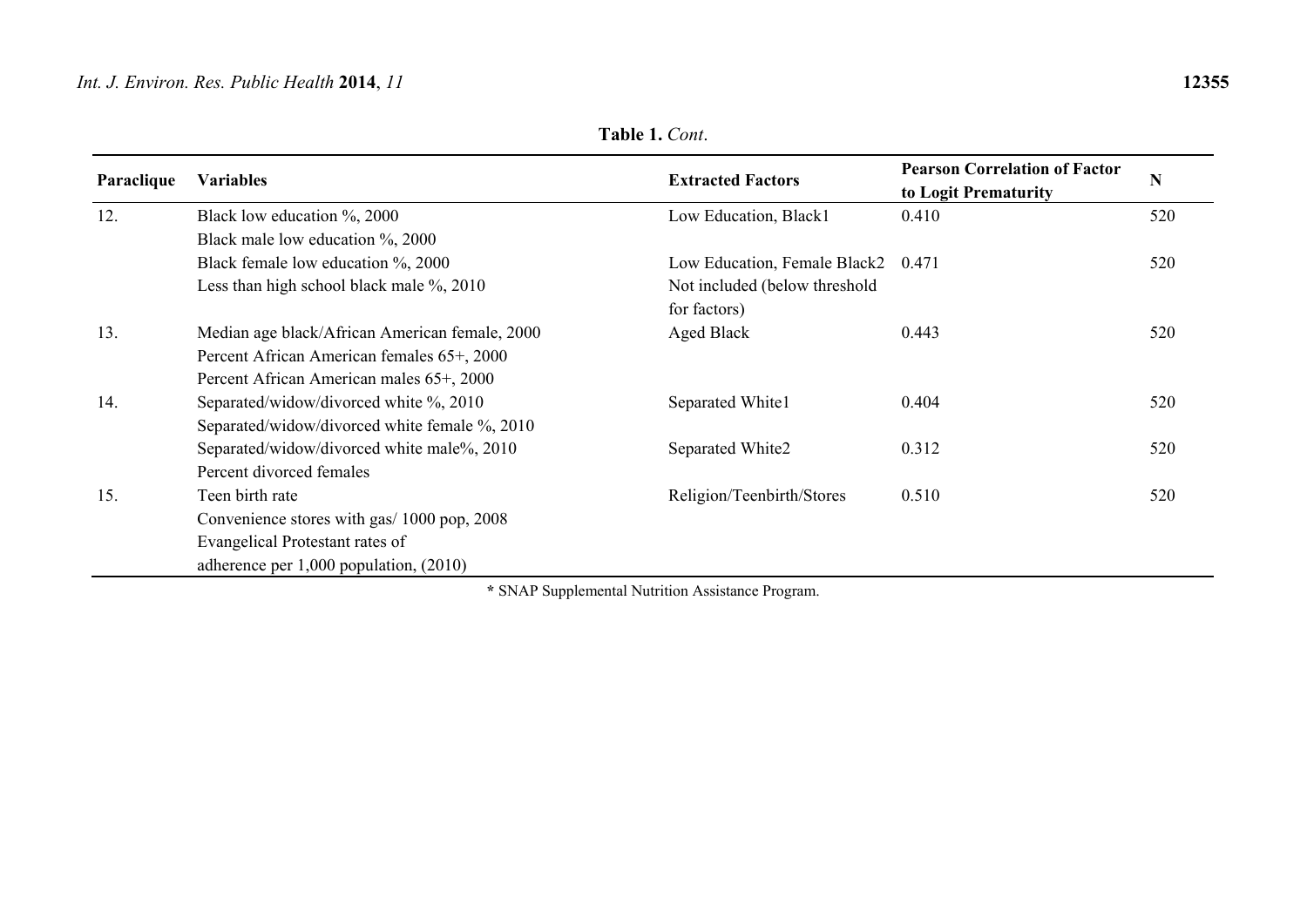The county studentized residuals from the final model were mapped in 5 groups to examine the geographical distribution of the outliers;  $\leq -2.0$ ,  $-2$  to  $-1.5$ ,  $-1.5$  to 1.5, 1.5 to 2.0 and  $\geq 2.0$ . Those counties with studentized residuals <−1.5 were classed as an overpredicted group, while those with studentized residuals >1.5 were classed as an underpredicted group, and those between −1.5 to 1.5 formed an intermediate group (residual groups). As regression modelling does not guarantee that the overpredicted and underpredicted counties are equivalent in terms of the explanatory variables, these groups were compared by key variables such as county poverty prevalence, percent African-American and proportion not starting prenatal care in the first three months of pregnancy using the Kruskal-Wallis test. Premature birth rate was also compared between the three groups. In a sensitivity analysis to examine the effect of including a variable representing prenatal care in the regression, (prenatal care had not been included because the correlation of the paraclique representing prenatal care to the outcome was less than the threshold for factor extraction), backward selection starting with the same factors entered into the original regression plus a variable representing prenatal care, was carried out. The regression model was partially reduced to a point retaining the variable representing prenatal care, and the residuals used to make the overpredicted, underpredicted and intermediate groups. The groups were compared by the prenatal care variable.

Level of significance for statistical tests was set at  $p < 0.05$ . Statistical analyses were performed in SAS version 9.3 (SAS Institute, Cary, North Carolina, USA), and mapping in ESRI's ArcGIS Desktop 10.2 (ESRI Inc., Redlands, CA, USA).

# **3. Results**

County prematurity percentages ranged from 1.155/100 in Marin County, California to 5.917/100 in Hinds County, Mississippi. A high degree of correlation between the two periods (years 2003–2006 and 2007–2011) was found;  $R = 0.905$ ,  $p < 0.0001$  (Pearson's correlation). There was therefore a tendency for counties with higher percentages in the first period also to be higher in the second period, indicating a real rather than a random finding. Geographically, higher county prematurity percentages were more commonly found in the southeastern United States, with lower values in the northeastern states and in the West (Figure 1).



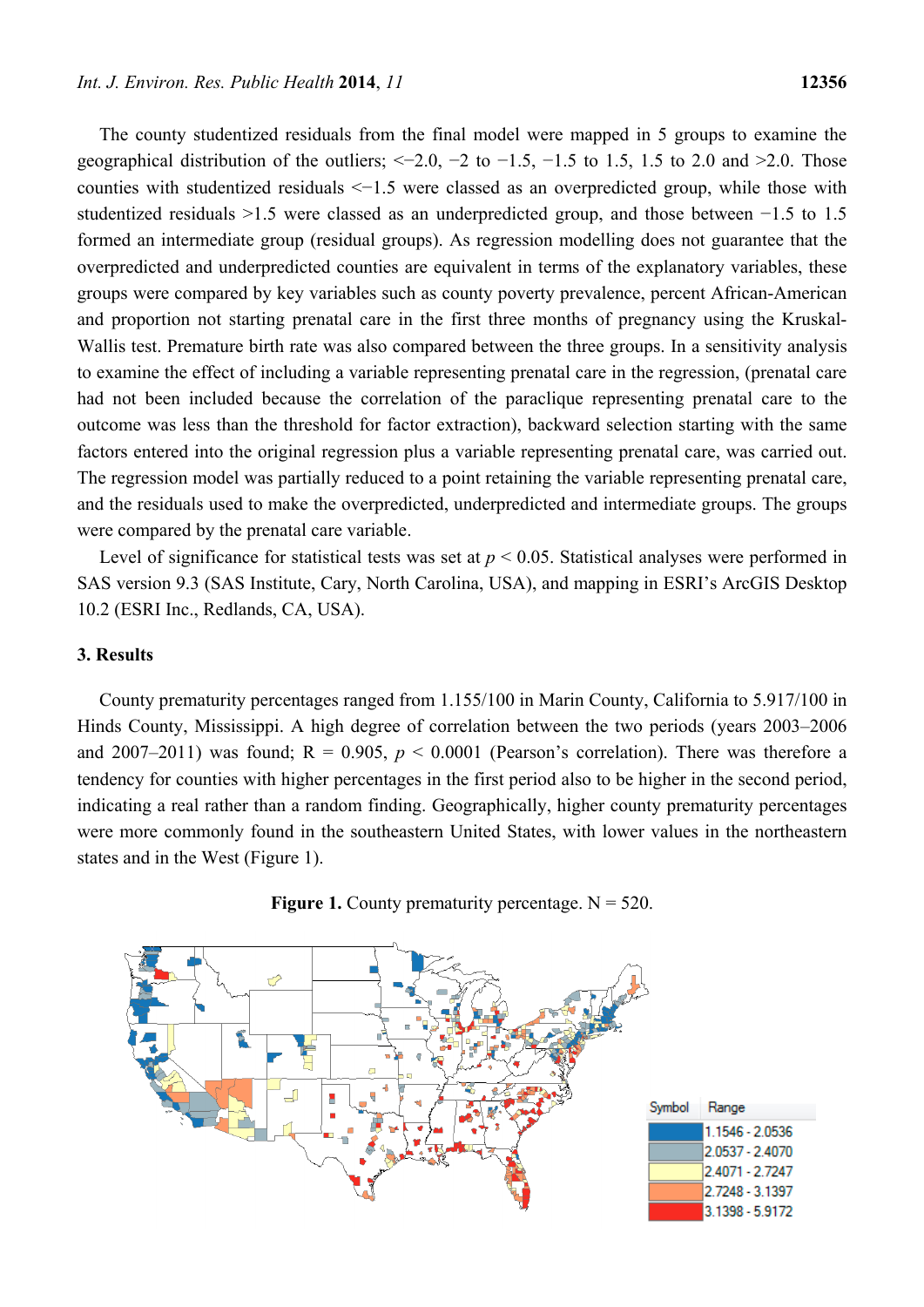Forty-eight paracliques were generated using 284 county-level variables. Paraclique sizes ranged from 3 to 34 variables. Seventeen paracliques had an absolute median correlation to county preterm birth rate at or above 0.38. 33 factors were extracted from these paracliques (Table 1). These factors covered a wide range of constructs, including black proportion, obesity and diabetes, STI rates, mother's age, income, marriage rates, pollution and temperature among others. Some factors comprised variables from different concepts (e.g., poverty and teen-birth), while others combined different variables within a single concept.

A variogram of the residuals showed an increase in variance between county pairs to a range of about 230 miles (Figure 2). Correction for spatial autocorrelation with a spherical covariance matrix improved fit of the model (as measured by the AIC Akaike Information Criterion) from −709.6 to −811.1. The regression model was reduced by backward selection to leave nine independent variables (nine of the extracted factors as detailed in Table 1); black proportion, STI, married mother, diabetes/obesity, medicare disabled/income, no health insurance, pollution, mother's age and income/private practice, each with a statistically significant effect on the outcome. Variables married mother and mother's age were negatively associated with logit county prematurity percentage, while the other variables were positively associated (Table 2).

**Figure 2.** Spatial variogram used to determine range, scale and nugget used in spherical covariance matrix. The parameters used in the model and as shown in the solid line on the graph were nugget 0.006, range 230 miles and scale 0.0065.

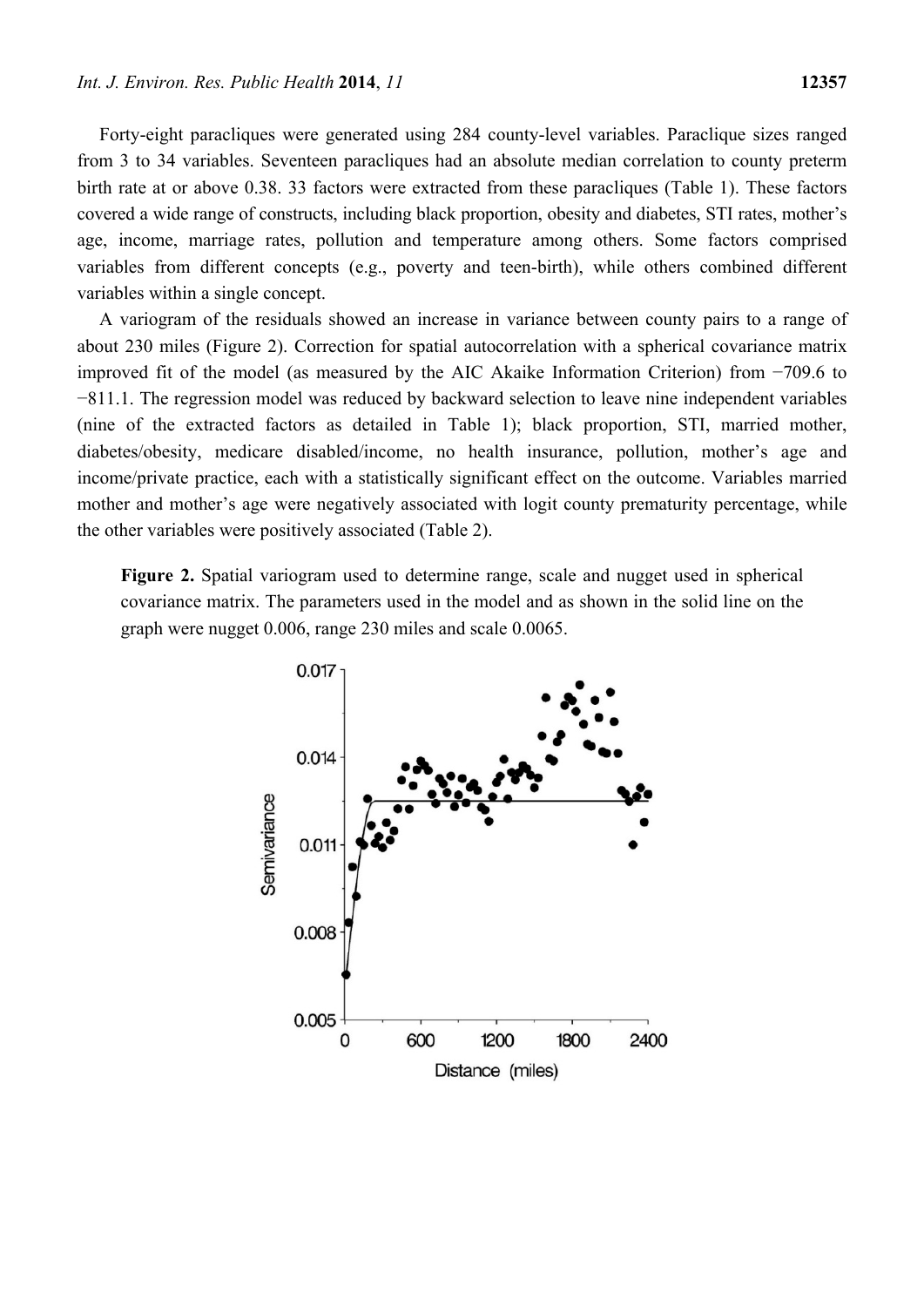| Factor                   | <b>Parameter Estimate</b> | <b>Standard Error</b> |          | <b>AIC</b> |
|--------------------------|---------------------------|-----------------------|----------|------------|
| <b>STI</b>               | 0.04431                   | 0.00921               | < 0.0001 |            |
| <b>Black proportion</b>  | 0.05950                   | 0.01000               | < 0.0001 |            |
| Married Mother           | $-0.07493$                | 0.01001               | < 0.0001 |            |
| Diabetes/Obesity         | 0.02879                   | 0.01098               | 0.0090   |            |
| Medicare Disabled/Income | 0.02275                   | 0.00820               | 0.0058   | $-8376$    |
| Pollution                | 0.03426                   | 0.01095               | 0.0020   |            |
| Income/Private Practice  | 0.02481                   | 0.00951               | 0.0094   |            |
| Mother's Age             | $-0.04749$                | 0.01324               | 0.0004   |            |
| No Health Insurance      | 0.03449                   | 0.00799               | < 0.0001 |            |

Table 2. Final regression model of outcome logit county prematurity percentage and extracted factors as independent variables using a spherical covariance matrix  $(N = 512$  counties).

The map of the residuals from the reduced model using a spherical covariance matrix (Figure 3) shows a similar geographical distribution to that of county prematurity percentage itself, with lower residuals in the West.

The graph of the observed outcome, logit of county prematurity percentage, *versus* expected (Figure 4) shows that the counties in the underpredicted and overpredicted groups were distributed throughout the range of prematurity percentages. County prematurity percentage was significantly lower in the overpredicted than in the underpredicted group ( $p \le 0.0001$ ). In comparing key county variables (Table 3), significant differences between the residual groups in most variables examined were not found. Median proportion non-Hispanic white population was higher in the intermediate group than in the over and the underpredicted groups ( $p = 0.0079$ ). Median proportion non-Hispanic African-American population was higher in the underpredicted *versus* overpredicted counties but this difference was not statistically significant. Variables representing prenatal care not received in first trimester and mother reporting smoking were found to differ significantly between the three groups. When the prenatal care variable was included in the regression model the difference between the groups in prenatal care (proportion of mothers not receiving care in first trimester) remained significant.

**Figure 3.** Mapping of residuals from reduced model taking into account spatial autocorrelation  $N = 512$ .

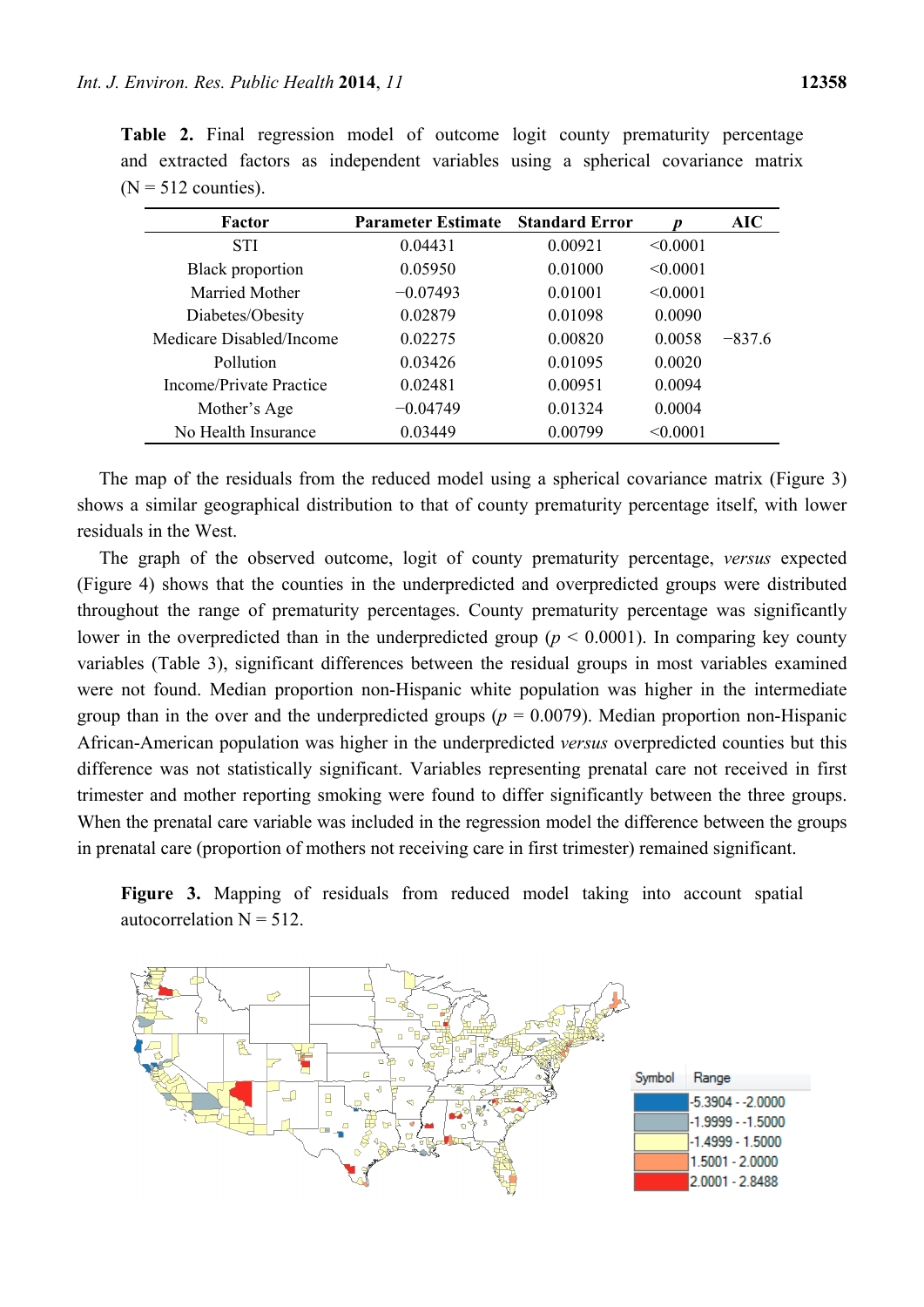| Counties where studentized residuals $<-2.0$ | Counties where studentized residuals $> 2.0$ |
|----------------------------------------------|----------------------------------------------|
| Hall County, Georgia                         | Mobile County, Alabama                       |
| Humboldt County, California                  | Shelby County, Alabama                       |
| Wichita County, Texas                        | Florence County, South Carolina              |
| Sonoma County, California                    | Webb County, Texas                           |
| Yolo County, California                      | Pickens County, South Carolina               |
| Marin County, California                     | Tuscaloosa County, Alabama                   |
| Tom Green County, Texas                      | Essex County, New Jersey                     |
|                                              | El Paso County, Colorado                     |
|                                              | Yakima County, Washington                    |
|                                              | Rankin County, Mississippi                   |
|                                              | Waukesha County, Wisconsin                   |
|                                              | Hinds County, Mississippi                    |
|                                              | Coconino County, Arizona                     |

**Figure 4.** Observed logit of county prematurity percentage *versus* predicted ( $N = 512$ ) in the overpredicted group (studentized residuals <−1.5), the underpredicted group (studentized residuals >1.5) and the intermediate group (studentized residuals −1.5 to 1.5).

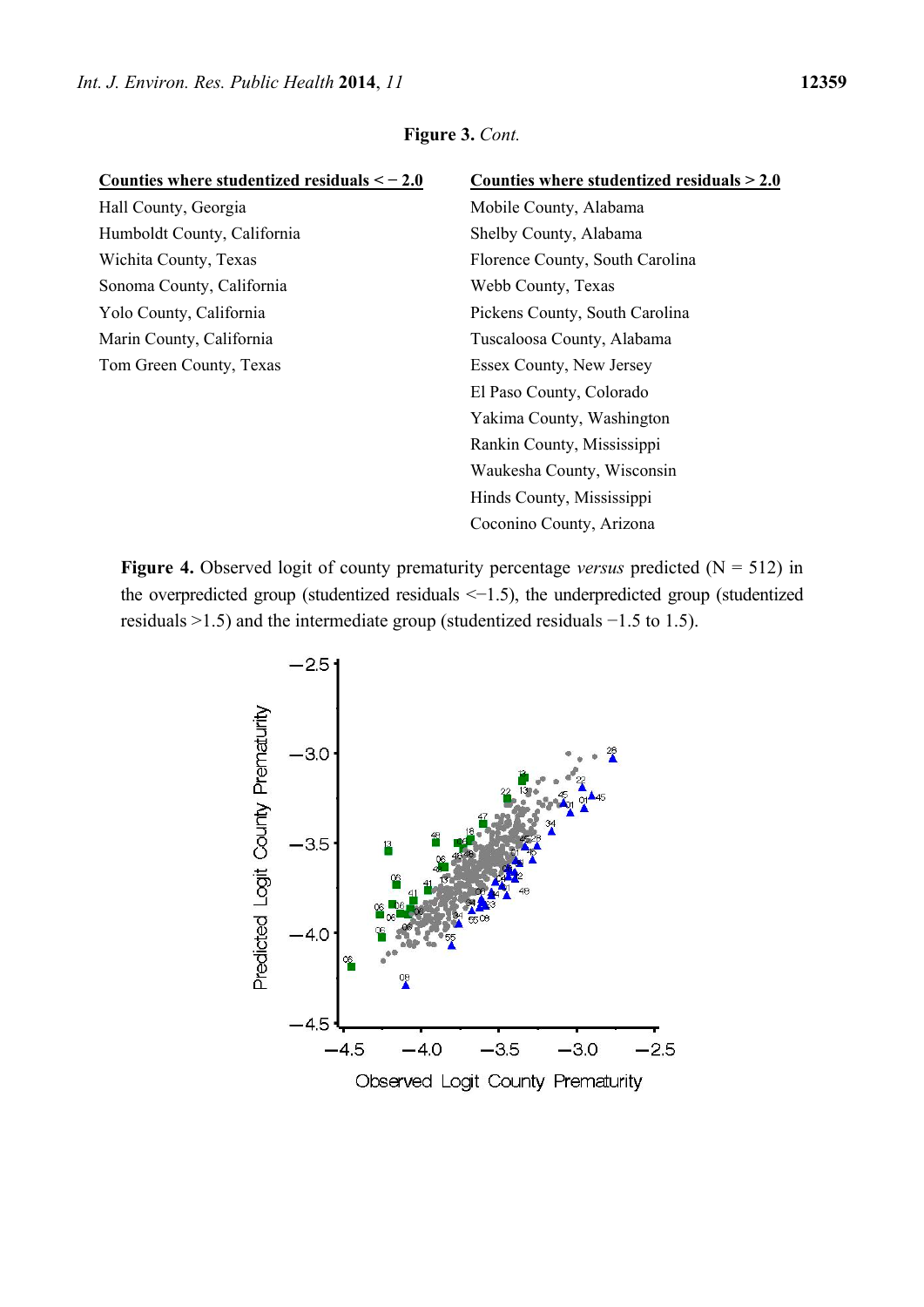|                                       | Overpredicted      | <b>Studentized</b>    | Underpredicted     | $\boldsymbol{p}$ |
|---------------------------------------|--------------------|-----------------------|--------------------|------------------|
|                                       | Group,             | Residuals $-1.5-+1.5$ | Group,             |                  |
|                                       | <b>Studentized</b> |                       | <b>Studentized</b> |                  |
|                                       | <b>Residuals</b>   |                       | Residuals $> +1.5$ |                  |
|                                       | $\le -1.5$         |                       |                    |                  |
| Prenatal care not received in first 3 | $16.3\%, N = 19$   | $14.8\%$ , N = 405    | $18.5\%, N = 23$   | 0.0197           |
| months of pregnancy                   |                    |                       |                    |                  |
| Poverty rate                          | $14.1\%, N = 23$   | $12.2\%, N = 459$     | $12.8\%$ , N = 30  | 0.2901           |
| Non-Hispanic Black Proportion         | $5.5\%, N = 23$    | $7.6\%$ , N = 459     | $9.6\%$ , N = 30   | 0.3929           |
| Non-Hispanic White Proportion         | $64.4\%, N = 23$   | $77.4\%$ , N = 459    | $64.7\%$ , N = 30  | 0.0079           |
| Age Adjusted Obesity 2009             | $27.8\%, N = 23$   | $28.4\%$ , N = 459    | $27.2\%$ , N = 30  | 0.2802           |
| Rate Gonorrhea                        | 116.4/100,000,     | 67.8/100,000,         | 62.3/100,000,      | 0.9458           |
|                                       | $N = 23$           | $N = 459$             | $N = 30$           |                  |
| Mean Mother Age                       | $27.0, N = 23$     | $27.2, N = 459$       | $27.1, N = 30$     | 0.6735           |
| Mother smoker                         | $10.7\%$ , N = 9   | $12.9\%, N = 383$     | $8.6\%, N = 23$    | 0.0065           |
| Married mothers                       | $61.2\%$ , N = 23  | $64.2\%$ , N = 459    | $65.8\%, N = 30$   | 0.6742           |
| Mothers education $>15$ years         | $26.3\%$ , N = 19  | $25.6\%$ , N = 405    | $27.1\%$ , N = 23  | 0.7891           |

**Table 3.** Median values of selected predictor variables in county groups divided by studentized residuals.

#### **4. Discussion**

A main aim of our work has been to apply state-of-the-art computational tools to generate hypotheses that can explain variation in health outcomes. A major focus has been not only to suggest what might be useful to study, but also to identify spatial units that might be a good place to look. Future investigations may attempt to explain why certain counties have a lower prematurity percentage than expected from the predictors included in the model (resilient counties), potentially revealing protective mechanisms. A comparison of counties that are similar in expected rates but quite different in observed could allow previously unidentified mechanisms to become more apparent. Although some of the counties may be outlying by chance, the concentration of positive or negative residual counties in the same states points against the role of chance. We found a concentration of overpredicted counties in California. Detailed follow-up studies to investigate the mechanisms underlying the resiliency *versus* vulnerability of extreme counties are required. Of course the role of reporting differences or reporting errors needs to be eliminated as a possible reason for differences.

In a previous study investigating geographical variation in black infant mortality rate, counties with rates significantly less than that predicted by the model were identified as resilient counties [30]. In these counties the racial disparities in infant mortality were eliminated despite a lower educational attainment and higher levels of poverty in blacks compared to whites in the same counties. It was suggested that these counties could provide models for success in elimination of health disparities independent of socioeconomic status. In a study examining disparity in HIV mortality before and after the introduction of highly active antiretroviral treatment (HARRT) [31], the effect of place was found to be important, with some communities, particularly those with high pre-HAART disparities, more vulnerable than others. It was found that some of the counties with particularly high disparities were contiguous, suggesting a shared experience.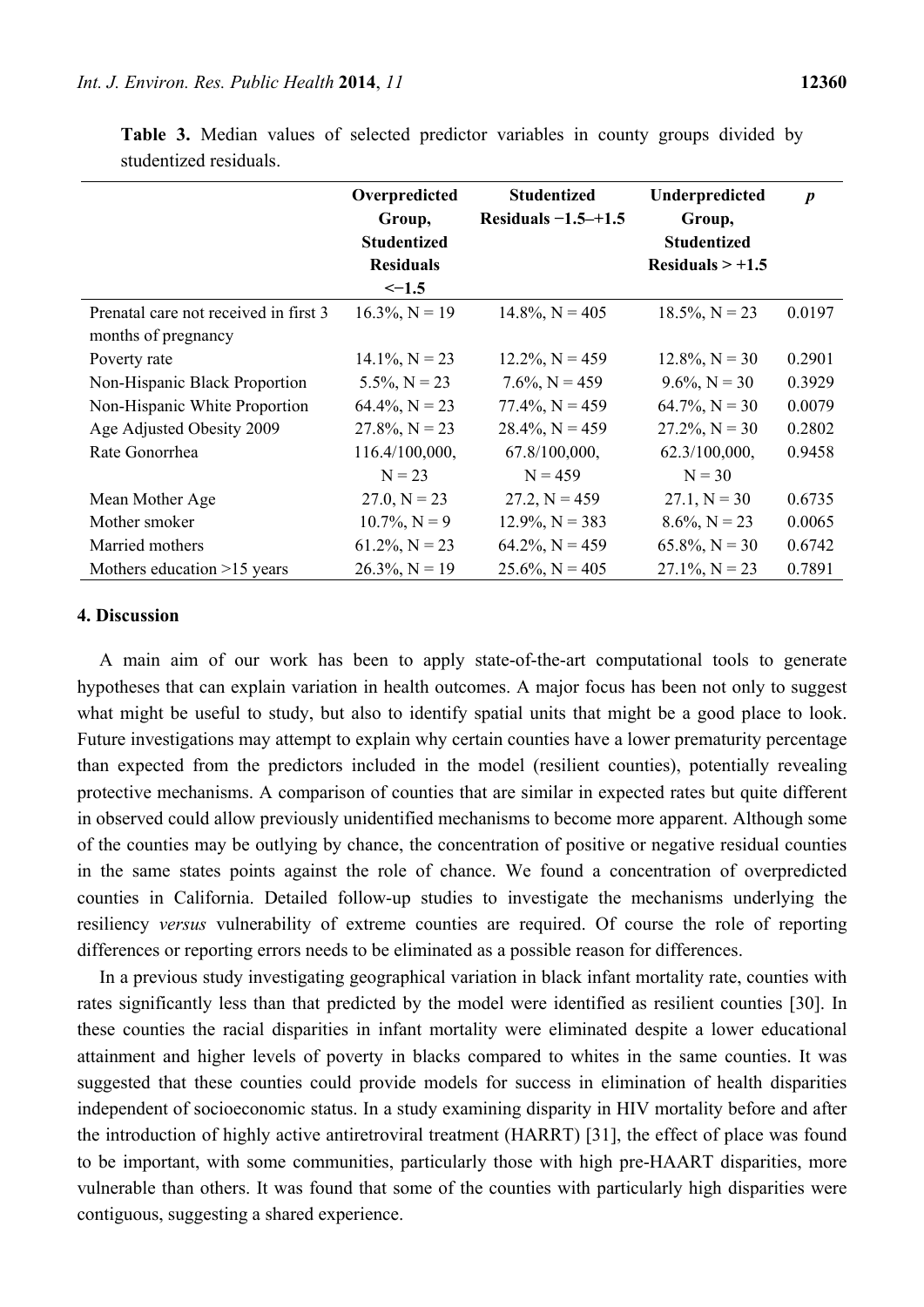Our methodology allowed a relatively hypothesis-free approach to the investigation of county variation in prematurity rates. The methodology was not completely hypothesis free, because prior assumptions still influenced the choice of variables that were included in the data set, but a wide variety of variables was provided. An analysis strategy capable of handling roughly 600 explanatory variables was needed. Two strategies were used to reduce the number of independent variables to a manageable level for use in regression. First, scalable graph algorithms were employed to produce strongly correlated sets of variables (paracliques). Second, filtering by strength of correlation of the paraclique to the outcome, with subsequent extraction of the underlying constructs contained in the selected paracliques, was performed. Traditionally, exploratory factor analysis has been used to reveal the underlying structure of a set of interrelated variables from a questionnaire without imposing any preconceived structure on the outcome, identifying the number of constructs and underlying factor structure of a group of correlated variables [32]. We have used the same principles, using data from population data sets rather than questionnaires to extract common factors. These factors can then be input as dependent variables into regression analysis. Using these methods we managed to include many more variables than are usually included, using the range of data that is now available.

The predictors themselves may provide directions for future investigation. These predictors were extracted from an extensive database, allowing a data-driven approach to identify them. This provided a higher likelihood of finding relevant and previously unidentified factors than if a limited number of variables had been pre-selected based on previous research. The predictors found to be significant in the regression model (county black proportion, STI rates, diabetes/obesity rates, Medicare disabled enrollment/income rate, percentage of married mothers, pollution, mother's age, no health insurance rates) should reflect factors that are common enough and increase risk enough to show an effect at the aggregate level.

There has been recent interest in maternal obesity as a predictor of preterm birth. In a large Swedish cohort [33], the risk of both medically indicated and spontaneous preterm birth were shown to increase with body mass index and obesity. The high rate of obesity in the US, about twice that of Sweden, was noted to have extensive implications for preterm birth rate. The effect of obesity without glucose dysfunction, however, was not examined in this study. We found that obesity, diabetes and physical activity were highly correlated, as expected, since obesity is an important precursor of diabetes. Diabetes has been associated with preeclampsia which can lead to a medically indicated preterm birth [34]; additionally there is evidence for an association of diabetes with spontaneous preterm birth. In a US cohort study, both gestational diabetes and glucose dysfunction not severe enough to be termed gestational diabetes were shown to increase the risk of spontaneous preterm birth [35].

The association we found of Medicare-disabled-enrolled with preterm birth is probably a reflection of the general population of the county rather than a reflection of the population of mothers. Medicare assistance is available to certain qualifying patients under the age of 65 with long-term disabilities such as end-stage renal disease. This implies that the counties with the highest burden of chronic disease are the same counties as those with the highest preterm birth rates, suggesting an underlying common mechanism such as poverty-related factors leading to both high rates of Medicare-disabled-enrolled and high rates of preterm births in the same counties.

The validity of the STI data is a potential limitation of this study. County STI rates are based on surveillance data using reported cases to the Centers for Disease Control and Prevention (CDC) [23].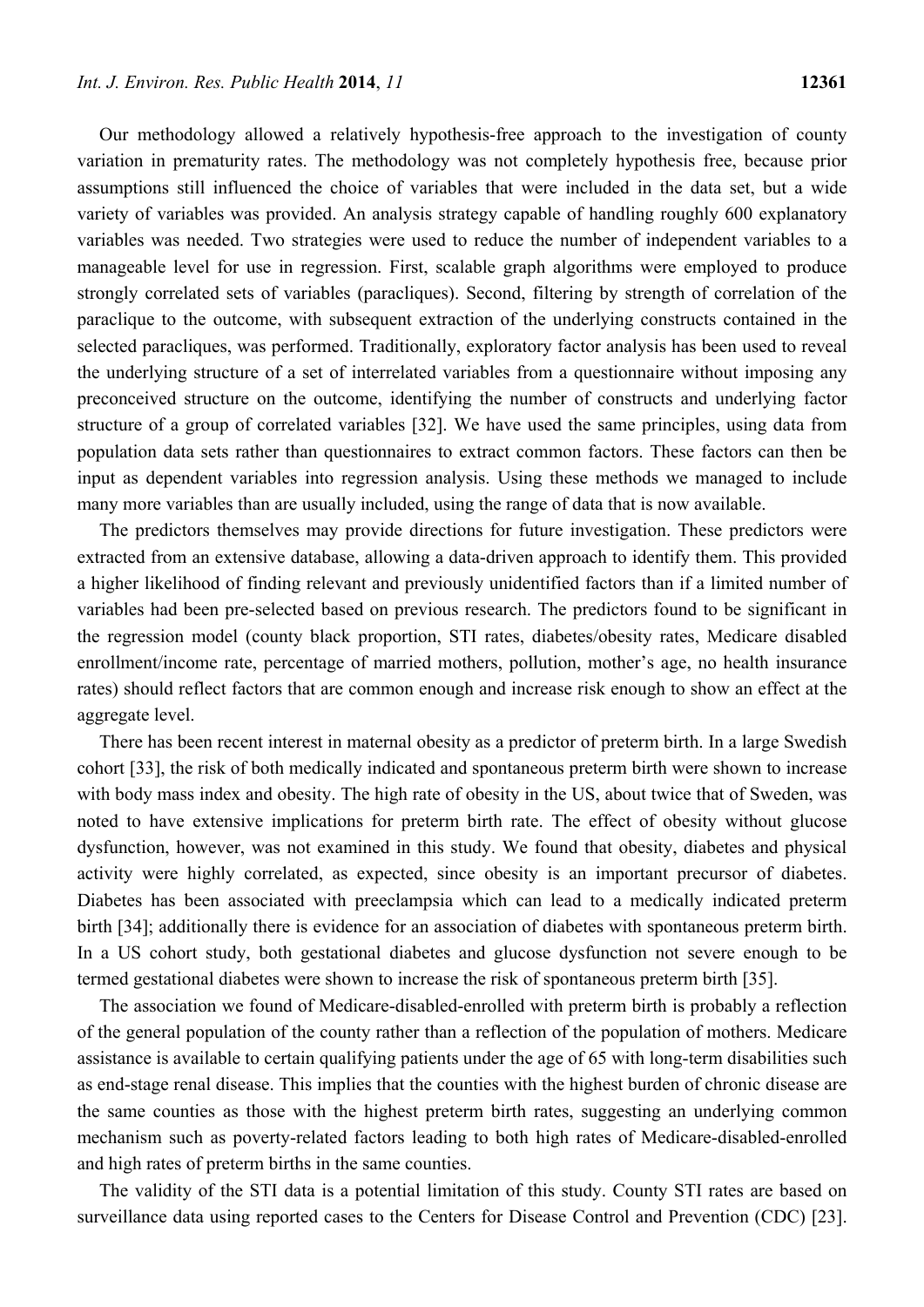Reporting from public sources is thought to be more complete than reporting from private sources [36], and a reporting bias is possible with increased reporting in lower socioeconomic groups. Nevertheless, previous studies have shown an association between STI and preterm birth [37]. In a study based on a cohort of low income women in South Carolina, women diagnosed with trichomoniasis, gonorrhea, or chlamydia/non-gonococcal urethritis had increased risk of very preterm and late preterm birth. In a multivariate model, STI was more strongly associated with very preterm than with late preterm birth [38]. It is possible that gonorrhea and chlamydia county rates as included in the STI factor in our study are markers for an associated risk factor for preterm birth such as bacterial vaginosis [39].

Other limitations of this analysis include the cross-sectional and aggregate (county-level rather than individual level) nature of the data. In addition, the analysis indicates predictors of the county preterm birth rate rather than causal pathway. Another limitation relates to the data including problems such as missing values, variables that are distributed non-normally and a combination of outcome and non-outcome variables in the same data-set. Additionally, results are not provided for population groups at different risks of preterm birth. Risk factors might differ between different races and ethnicities and for different preterm birth types.

# **5. Conclusions**

In summary, this study provides a county level analysis of social and environmental predictors of preterm birth, in US counties of greater than 100,000 persons, using a very large data set of routinely collected variables. A novel methodology for analysis of a very large data set was used. Avenues for future investigation into the common and most operative forces leading to preterm birth were suggested, as well as identification of resilient counties for investigation of potential protective mechanisms. Although preterm birth rates were available by race, many of the explanatory variables were not, so this analysis was performed at the total county population level. While most of the predictors of premature birth have been previously identified in individual studies, no single study has identified all of them collectively. In this manner, this exemplar validates the application of a datadriven approach and computational methods to the large, combined, disparate data sets encompassed by the public health exposome and the examination of complex social problems such as health disparities. Other data-driven analytical approaches in a more network directed analysis have shown promise with this data [25] and will be explored further. In future studies, we intend to replicate these methods with other health disparities that have been found to have complex etiologies, such as lung cancer, breast cancer, cardio-vascular disease, and homicide. In addition, in the next phase of our research, we are working on growing the public health exposome database from 600 to over 15,000 variables. The public health exposome provides a promising approach for identifying complex underlying factors associated with health disparities, identifying communities at high and low risk, and developing appropriate targeted interventions.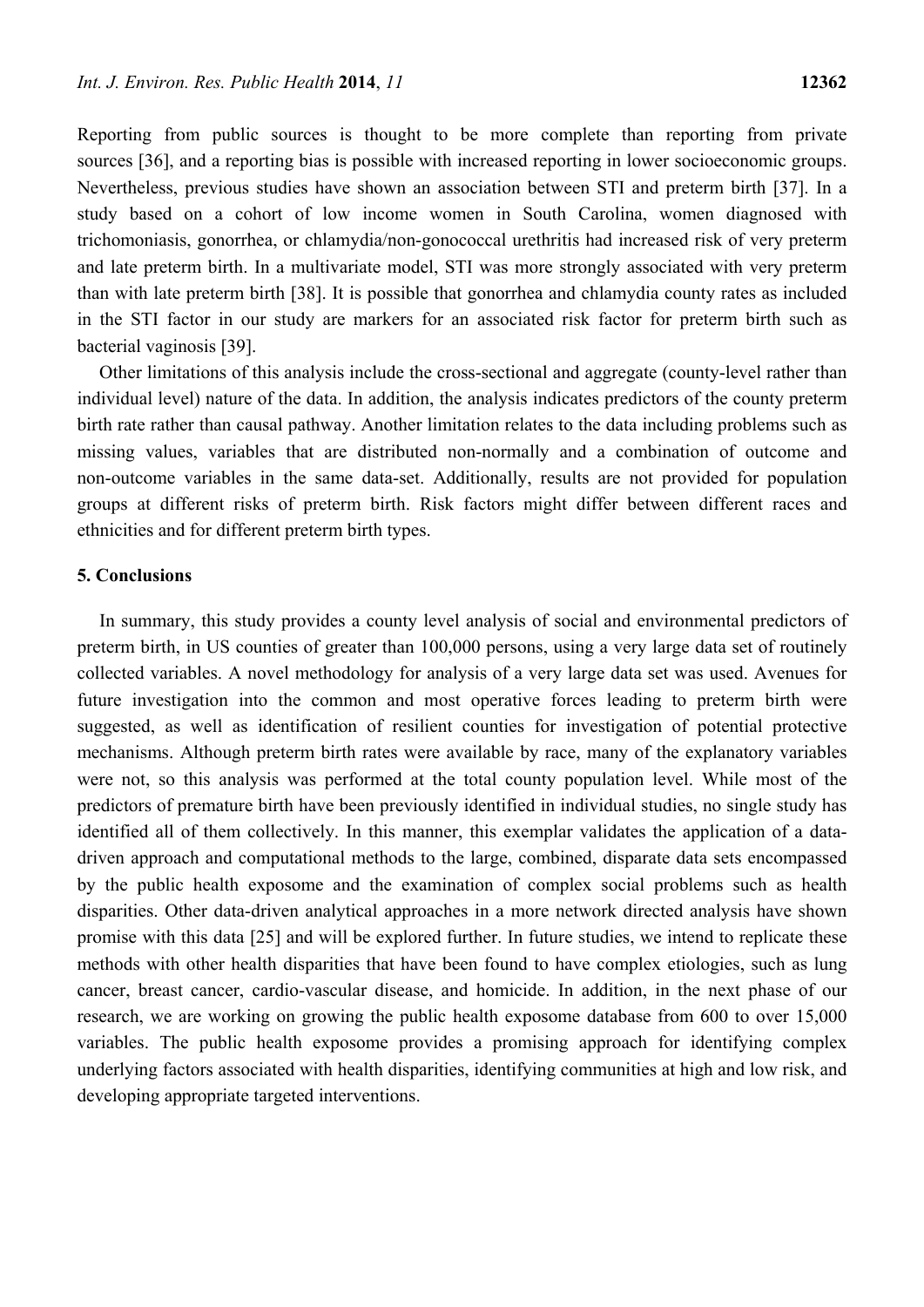# **Acknowledgments**

Funding was made possible in part by grant 3P20MD000516-08S2 jointly from the National Institute on Minority Health and Health Disparities and the Environmental Protection Agency, by grant R01AA018776 jointly from the National Institute on Alcohol Abuse and Alcoholism and the National Institute on Drug Abuse, and by the University of Tennessee Health Science Center/Research Center on Health Disparities, Equity and the Exposome, the National Institute for Mathematical and Biological Synthesis, an Institute sponsored by the National Science Foundation, the U.S. Department of Homeland Security, and the U.S. Department of Agriculture through NSF Awards #EF-0832858 and #DBI-1300426, with additional support from The University of Tennessee, Knoxville. The content is solely the responsibility of the authors and does not necessarily represent the official views of the National Institutes of Health, the Environmental Protection Agency, the University of Tennessee or the National Science Foundation.

# **Author Contributions**

Anne D. Kershenbaum, Michael A. Langston, Robert S. Levine, Arnold M. Saxton, Tonny J. Oyana and Paul D. Juarez conceived and designed the study; Barbara J. Kilbourne, Anne D. Kershenbaum and Robert S. Levine collected the data; Anne D. Kershenbaum and Arnold M. Saxton analyzed the data and produced the graphs; Arnold M. Saxton advised on statistical analysis; Gary L. Rogers and Michael A. Langston provided the computational analysis; Tonny J. Oyana advised on geographical analysis; Anne D. Kershenbaum drafted the article and Michael A. Langston, Robert S. Levine, Tonny J. Oyana, Barbara J. Kilbourne, Suzanne H. Baktash, Lisaann S. Gittner, Patricia Matthews-Juarez and Paul D. Juarez contributed to the writing of the article.

#### **Conflicts of Interest**

The authors declare no conflict of interest.

# **References**

- 1. Callaghan, W.M.; MacDorman, M.F.; Rasmussen, S.A.; Qin, C.; Lackritz, E.M. The contribution of preterm birth to infant mortality rates in the United States. *Pediatrics* **2006**, *118*, 1566–1573.
- 2. Hamilton, B.E.; Martin, J.A.; Ventura, S.J. Births: Preliminary Data for 2011. Available online: http://www.cdc.gov/nchs/products/nvsr.htm (accessed on 8 October 2014).
- 3. Hoyert, D.L.; Xu, J. Deaths: Preliminary Data for 2011. Available online: http://www.cdc.gov/ nchs/products/nvsr.htm (accessed on 8 October 2014).
- 4. MacDorman, M.F.; Hoyert, D.L.; Mathews, T.J. Recent declines in infant mortality in the United States, 2005–2011. *NCHS Data Brief* **2013**, *120*, 1–8.
- 5. Centers for Disease Control and Prevention. Reproductive Health: Preterm Birth. Available online: http://www.cdc.gov/reproductivehealth/maternalinfanthealth/pretermbirth.htm (accessed on 8 October 2014).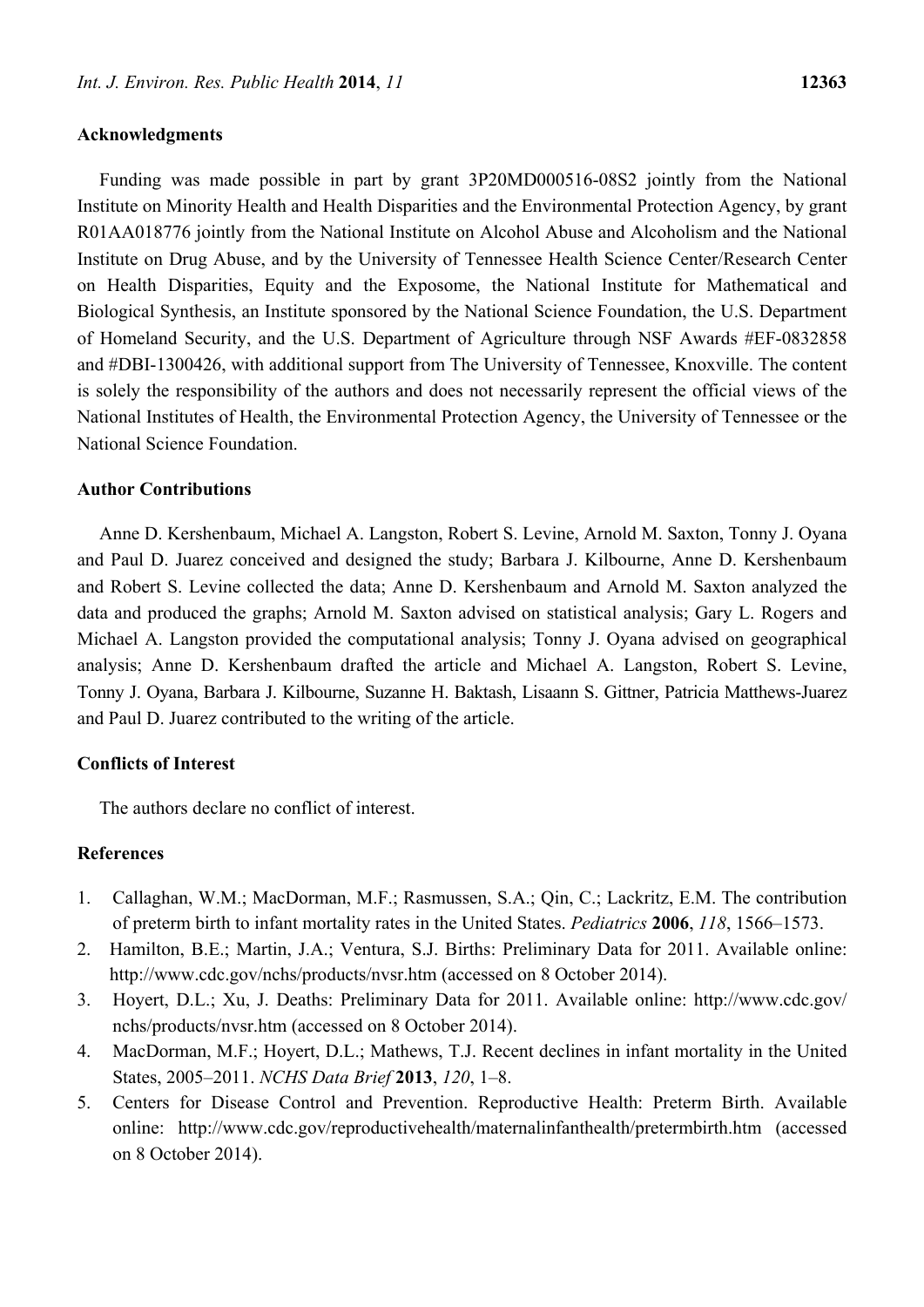- 6. O'Campo, P.; Burke, J.G.; Culhane, J.; Elo, I.T.; Eyster, J.; Holzman, C.; Messer, L.C.; Kaufman, J.S.; Laraia, B.A. Neighborhood deprivation and preterm birth among non-hispanic black and white women in eight geographic areas in the United States. *Am. J. Epidemiol.* **2008**, *167*, 155–163.
- 7. Schoendorf, K.C.; Hogue, C.J.; Kleinman, J.C.; Rowley, D. Mortality among infants of black as compared with white college-educated parents. *N. Engl. J. Med.* **1992**, *326*, 1522–1526.
- 8. Foster, H.W.; Wu, L.; Bracken, M.B.; Semenya, K.; Thomas, J.; Thomas, J. Intergenerational effects of high socioeconomic status on low birthweight and preterm birth in African Americans. *J. Natl. Med. Assoc.* **2000**, *92*, doi:10.2105/AJPH.2005.076547.
- 9. Rappazzo, K.M.; Daniels, J.L.; Messer, L.C.; Poole, C.; Lobdell, D.T. Exposure to fine particulate matter during pregnancy and risk of preterm birth among women in New Jersey, Ohio, and Pennsylvania, 2000–2005. *Environ. Health Perspect.* **2014**, *122*, 992–997.
- 10. Goldenberg, R.L.; Cliver, S.P.; Mulvihill, F.X.; Hickey, C.A.; Hoffman, H.J.; Klerman, L.V.; Johnson, M.J. Medical, psychosocial, and behavioral risk factors do not explain the increased risk for low birth weight among black women. *Am. J. Obstet. Gynecol.* **1996**, *175*, 1317–1324.
- 11. Wild, C.P. The exposome: From concept to utility. *Int. J. Epidemiol.* **2012**, *41*, 24–32.
- 12. Juarez, P. Sequencing the public health genome. *J. Health Care Poor Underserved* **2013**, *24*, 114–120.
- 13. Juarez, P.D.; Matthews-Juarez, P.; Hood, D.B.; Im, W.; Levine, R.S.; Kilbourne, B.J.; Langston, M.A.; Alhamdan, M.Z.; Crosson, W.L.; Estes, M.G. *et al*. A population-based, exposure science approach to health disparities research. *Int. J. Environ. Res. Public Health* (accepted for publication).
- 14. Jay, J.J.; Eblen, J.D.; Zhang, Y.; Benson, M.; Perkins, A.D.; Saxton, A.M.; Voy, B.H.; Chesler, E.J.; Langston, M.A. A systematic comparison of genome-scale clustering algorithms. *BMC Bioinform.* **2012**, *13*, doi:10.1186/1471-2105-13-S10-S7.
- 15. Chesler, E.J.; Langston, M.A. Combinatorial genetic regulatory network analysis tools for high throughput transcriptomic data. In *Systems Biology and Regulatory Genomics*, Eskin, E., Ed.; Springer: Berlin/Heidelberg, Germany; Volume 4023, pp. 150–165.
- 16. United States Department of Health and Human Services Centers for Disease Control and Prevention. National center for health statistics, Division of Vital Statistics, Natality Public-Use Data CDC Wonder Online Database. Available online: http://wonder.cdc.gov/natality/.html (accessed on 8 October 2014).
- 17. National Center for Health Statistics. Hyattsville, Maryland. Datafile 2004 Available online: http://www.nber.org/data/vital-statistics-natality-data.html (accessed on 8 February 2014).
- 18. National Center for Health Statistics. Hyattsville, Maryland. Datafile 2002. Available online: http://www.nber.org/data/vital-statistics-natality-data.html (accessed on 8 February 2014).
- 19. CDC WONDER Online Database. Daily Fine Particulate Matter  $(PM<sub>2.5</sub>)$  ( $\mu$ g/m<sup>3</sup>) for years 2003–2008. Available online: http://wonder.cdc.gov/NASA-PM.html (accessed on 8 October 2014).
- 20. National Center for Chronic Disease Prevention and Health Promotion Division of Diabetes Translation. Diabetes Interactive Atlases. Maps and Data Tables. County Data. Available online: http://www.cdc.gov/diabetes/atlas/interactive\_atlas.htm (accessed on 8 October 2014).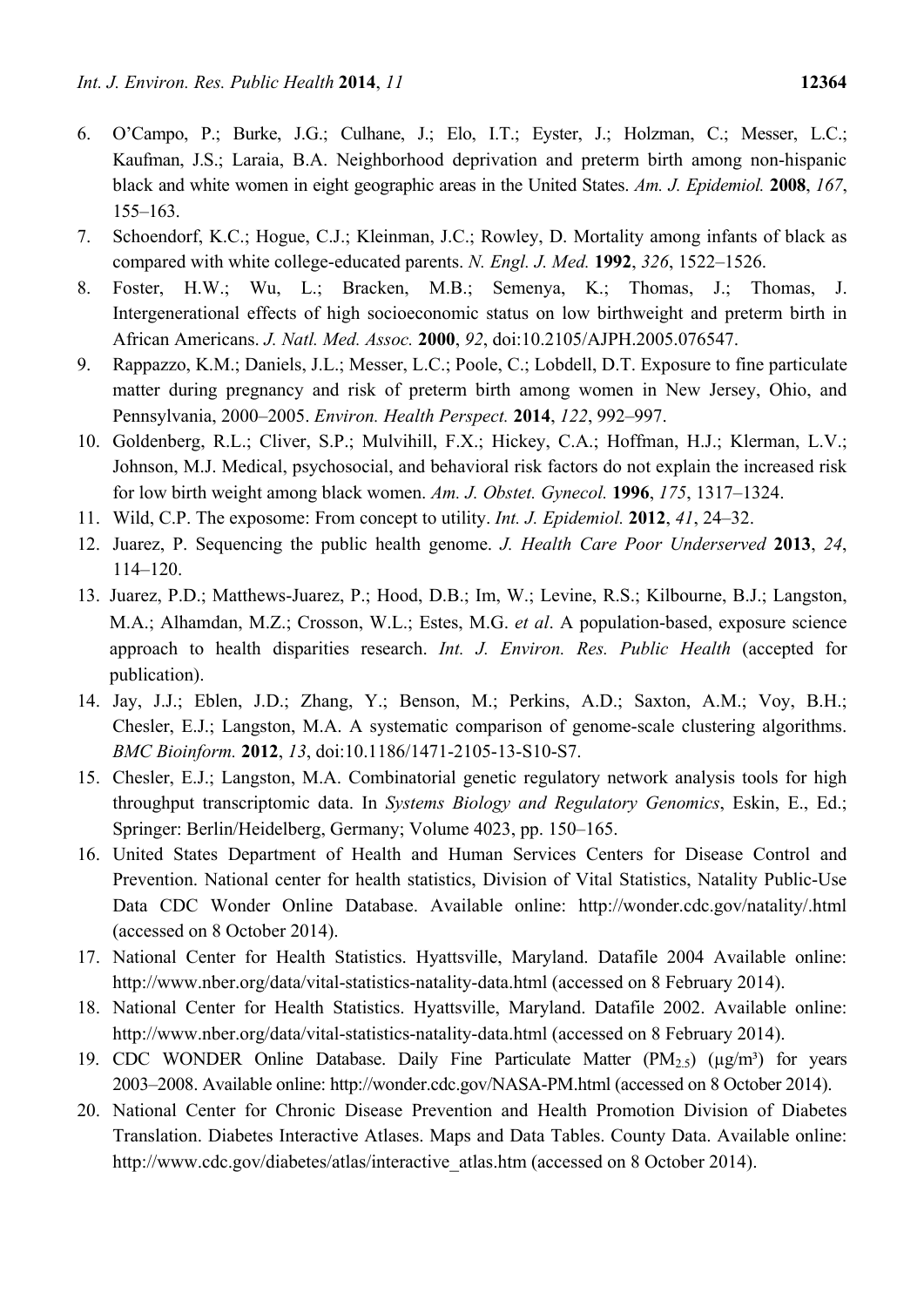- 21. US Department of Health and Human Services Health Resources and Services Administration Bureau of Health Professions Rockville MD. Area Resource File, 2011–2012. Available online: http://ahrf.hrsa.gov/ (accessed on 8 October 2014).
- 22. GeoDa Center for Geospatial Analysis and Computation. Diversity and Social Segregation. Available online: http://geodacenter.asu.edu/%5Btermalias-raw%5D/diversity-and-s-0 (accessed on 8 October 2014).
- 23. US Department of Health and Human Services Centers for Disease Control and Prevention National Center for HIV STD and TB Prevention (NCHSTP). Sexually Transmitted diseasE Morbidity 1996–2011, by Gender, Age Group and Race/Ethnicity. C.D.C. Wonder Online Database. Available online: http://wonder.cdc.gov/wonder/help/std-std-race-age.html (accessed on 8 December 2013).
- 24. Centers for Disease Control and Prevention National Center for Health Statistics. Underlying Cause of Death 1999–2010 on CDC Wonder Online Database. Available online: http://wonder.cdc.gov/ucd-icd10.html (accessed on 8 November 2013).
- 25. Langston, M.A.; Levine, R.S.; Kilbourne, B.J.; Rogers, G.L.; Kershenbaum, A.D.; Baktash, S.H.; Coughlin, S.S.; Saxton, A.M.; Agboto, V.K.; Hood, D.B.; *et al.* Scalable combinatorial tools for health disparities research. *Int. J. Environ. Res. Public Health* **2014**, *11*, 10419–10443.
- 26. Perkins, A.D.; Langston, M.A. Threshold selection in gene co-expression networks using spectral graph theory techniques. *BMC Bioinform.* **2009**, *10*, doi:10.1186/1471-2105-10-S11-S4.
- 27. Consulting group of the Division of Statistics and Scientific Computing at the University of Texas at Austin. Institute for Digital Research and Education. U.C.L.A. Factor Analysis Using SAS Proc Factor. Available online: http://www.ats.ucla.edu/stat/sas/library/factor\_ut.htm (accessed on 8 October 2014).
- 28. SAS/STAT(R) 9.22 User's Guide. Available online: http://support.sas.com/documentation/cdl/en/ statug/63347/HTML/default/viewer.htm#statug\_factor\_sect006.htm (accessed on 8 October 2014).
- 29. Nagelkerke, N.J.D. A note on a general definition of the coefficient of determination. *Biometrika* **1991**, *78*, 691–692.
- 30. Fry-Johnson, Y.W.; Levine, R.; Rowley, D.; Agboto, V.; Rust, G. United States black: White infant mortality disparities are not inevitable: Identification of community resilience independent of socioeconomic status. *Ethn. Dis.* **2010**, *20*, S131–S135.
- 31. Levine, R.S.; Briggs, N.C.; Kilbourne, B.S.; King, W.D.; Fry-Johnson, Y.; Baltrus, P.T.; Husaini, B.A.; Rust, G.S. Black–white mortality from HIV in the united states before and after introduction of highly active antiretroviral therapy in 1996. *Am. J. Public Health* **2007**, *97*, 1884.
- 32. Suhr, D.D. Sugi 31. Statistics and Data Analysis. Paper 200–31. Exploratory or Confirmatory Factor Analysis. Available online: http://www2.sas.com/proceedings/sugi31/200–31.pdf (accessed on 8 October 2014).
- 33. Cnattingius, S.; Villamor, E.; Johansson, S.; Edstedt Bonamy, A.K.; Persson, M.; Wikström, A.K.; Granath, F. Maternal obesity and risk of preterm delivery. *JAMA* **2013**, *309*, 2362–2370.
- 34. Berkowitz, G.S.; Blackmore-Prince, C.; Lapinski, R.H.; Savitz, D.A. Risk factors for preterm birth subtypes. *Epidemiology* **1998**, *9*, 279–285.
- 35. Hedderson, M.M.; Ferrara, A.; Sacks, D.A. Gestational diabetes mellitus and lesser degrees of pregnancy hyperglycemia: Association with increased risk of spontaneous preterm birth. *Obstet. Gynecol.* **2003**, *102*, 850–856.